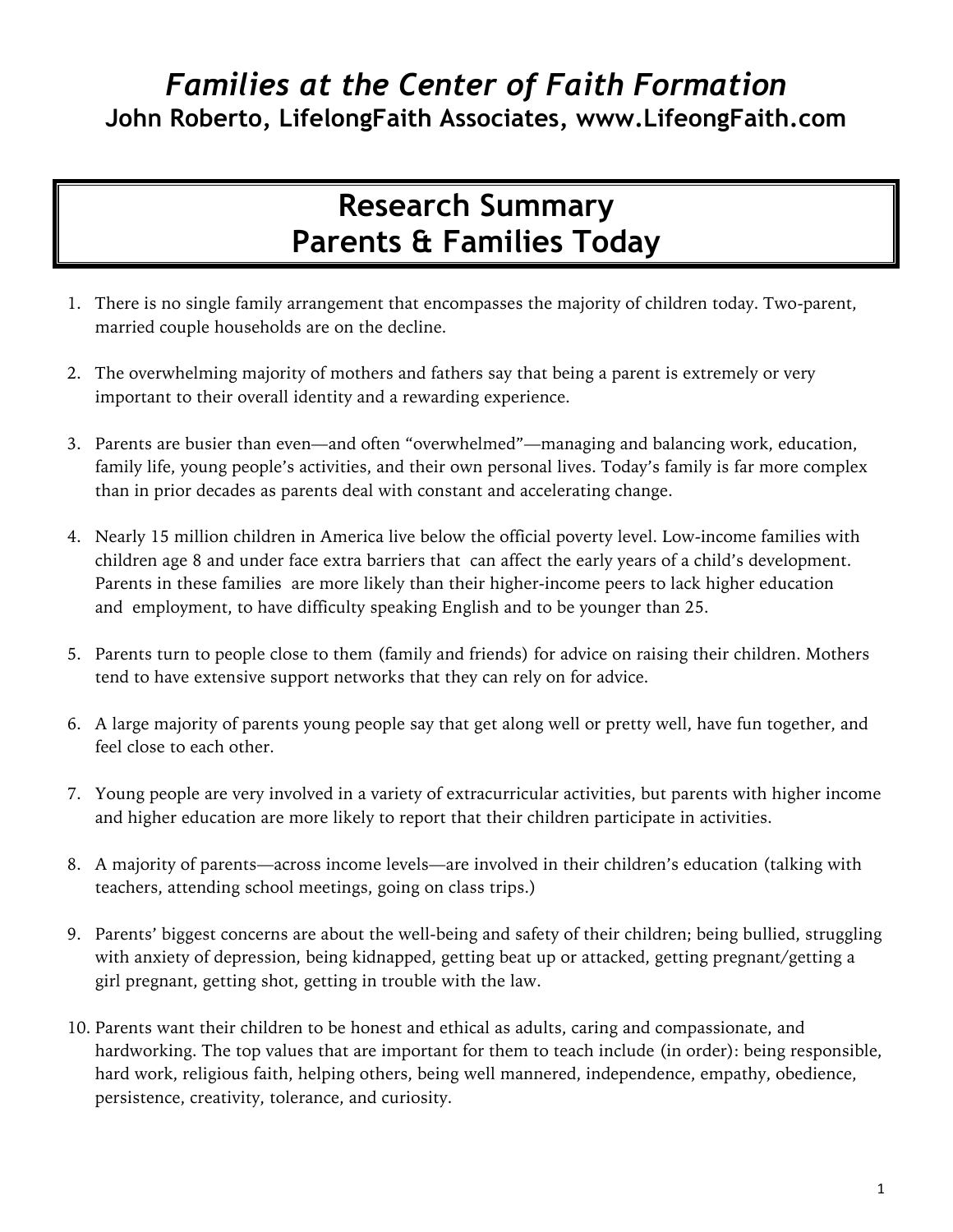- 11. Parents and their children are immersed in media and the new digital tools. There is a widespread adoption of new digital technologies and mobile devices that are transforming the way parents and children relate, communicate, work, and learn. Parents can be divided into three groups based on how they limit or guide their children's screen time with each group representing about one-third of all parents: *digital limiters*, *digital enablers*, and *digital mentors*.
- 12. Generation X parents and Millennial parents have distinct parenting styles that reflect their generational experiences as well as the current world in which their children are growing up. In general Gen X parents approach child-rearing as a set of tangible practices that will keep their children safe, reasonably happy, well-behaved, and ready to take on life's challenges. They practice protective parenting. In general, Millennial parents, reflecting their values of individuality and self-expression, focus more on a democratic approach to family management, encouraging their children to be openminded, empathetic, and questioning—and teaching them to be themselves and try new things. They are moving away from the overscheduled days of their youth, preferring a more responsive, less directorial approach to activities.
- 13. Generation X and Millennial parents reflect an increasing diversity in religious beliefs, practices, and affiliation. A growing number of parents and whole families are now religiously unaffiliated and/or spiritual but not religious. Twenty-three percent of Generation Xers and over thirty-four percent of Millennials are not religious affiliated and the number of unaffiliated Millennials is growing.
- 14. Families of Generation X and Millennial parents are participating less in church life and Sunday worship. Parents may bring their young people to educational programs and milestone celebrations (first communion, confirmation), but they are not participating in Sunday worship or other church activities. Religion and spirituality may be important to families today, but for many it is not usually expressed by participation in churches.
- 15. Generation X and Millennial parents are providing religious socialization and religious transmission in declining numbers. Significant indicators, such as religious identification as a Christian, worship attendance, marriages and baptisms in the church, and changing generational patterns, point to a decline in family religious socialization across all denominations. There is also a decline in religious traditions and practices at home. Gen X and Millennial parents often lack the religious literacy and religious experiences necessary for faith transmission. Many did not grow up in families where they experienced religious traditions and practices. Many were away from a church for ten or more years before returning with their children for baptism or the start of Sunday school or first communion. They lack the fluency with the Christian faith tradition or the confidence to share it with their children.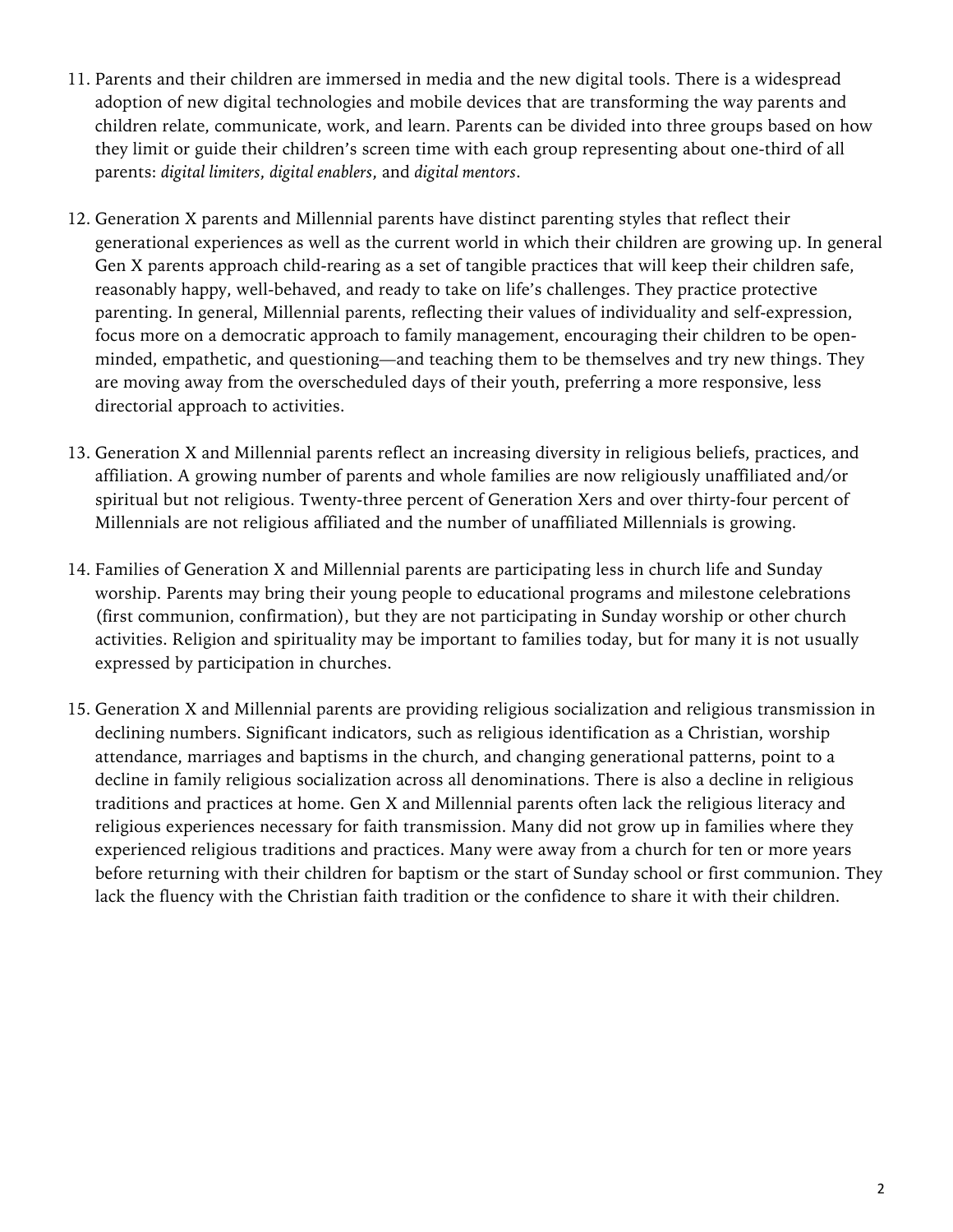# **Parents and Families Have a Diversity of Religious-Spiritual Identities**

### **Four Spiritual-Religious Types**

We can identify at least four spiritual-religious types of parents (and families). The *Engaged* are parents/families for whom faith is central to their lives, who are transmitting this faith to their children and are actively engaged as a family in a church community. They are spiritually committed and growing in their faith. They have found their spiritual home within an established Christian tradition and a local faith community that provides ways for them to grow in faith, worship God, and live their faith in the world.

The *Occasionals* are parents/families who participate only occasionally in church life—in seasonal celebrations, major events, and programs involving their children, and for whom transmitting a religious faith primarily means bringing their children to educational programs at church. Some may even attend worship regularly and send their children to religious education classes. Their spiritual commitment is low and their connection to the church is more social and utilitarian than spiritual. While receptive to an established church, these parents/families do not have a faith commitment that would make their relationship with God and participation in a faith community a priority in their lives. Their occasional engagement in church life does not lead them toward spiritual commitment.

The *Spirituals* are parents/families who identify themselves as spiritual, and even Christian and practicing their Christian faith, but with no connection to a church community. They identify themselves as spiritual—they pray, read the Bible, serve others—but don't identify themselves as Christian necessarily. These parents and families can be described as Spiritual but Not Religious, and by "religious" we mean *not* engaged with an established Christian church or denomination. They may be spiritually hungry and searching for God and the spiritual life, but are not affiliated with organized religion and an established Christian tradition. Some may join a nondenominational Christian church focused on their spiritual needs or focused on their family, providing engaging experiences for children and youth and/or the whole family.

The *Unaffiilated* are parents/families who are non-affiliated and for whom religion and spirituality are not important elements of their family life. They may believe in God (most "Nones" do), but religious faith or spiritual practices are not present in their family life. It is not only the parents who are not affiliated, the whole family is not affiliated. They tend to reject all forms of organized religion.

# **Unaffiliated Parents Raising their Children Religiously**

In her book *Losing Our Religion: How Unaffiliated Parents Are Raising their Children* Christel Manning presents her research into the worldviews that are included within the term "None" and how those beliefs are reflected or not reflected in the way parents raise their children. She identifies four distinct worldviews among unaffiliated parents: *Secular* (believes there is no God that influences the world or human life), *Seeker Spirituality* (believes there is no God but there is a higher power or life force), *Unchurched Believer* (believes in a personal God who listens and can intervene in human affairs; and prays or attends services), and *Indifferent* (no beliefs or practices).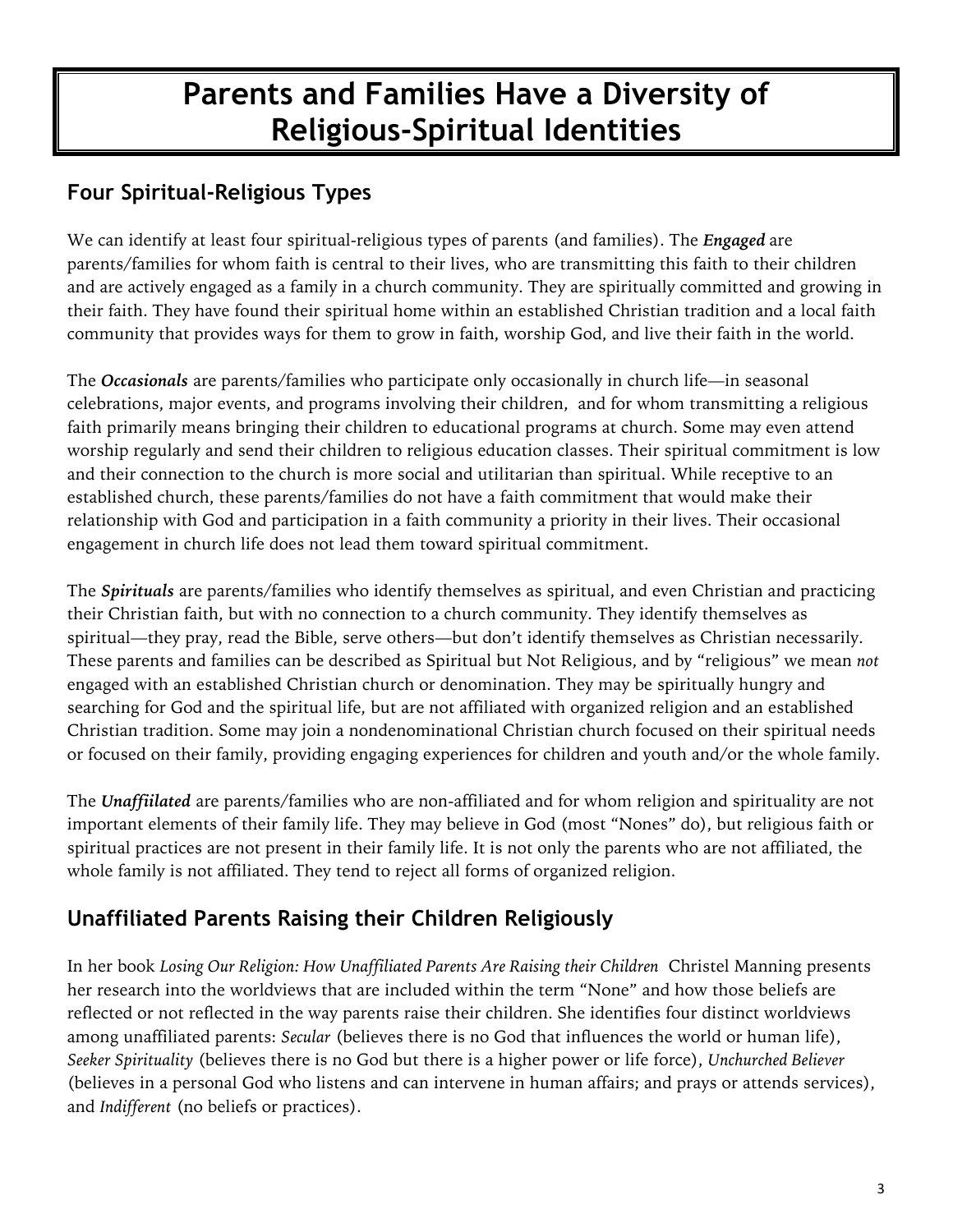She identifies five different strategies that parents use to incorporate religion in the lives of their children.

- 1. *Nonprovision*: These are parents who do not incorporate religion into their children's lives. They do not intentionally include religion or spirituality in the home life (no "God talk," religious books, meditation or prayer; holidays are cultural; religious meaning is not explained); do not enroll the child in institutional religious or alternative worldview education programs; and remain unaffiliated.
- 2. *Outsourcing*: These are parents who rely on other people to incorporate religion into their children's life. They do not intentionally incorporate religion or spirituality in the home, enroll the child in formal program like CCD or Hebrew school or Sunday school, and decline to become members of that religious institution. There was a common theme: they felt a duty as a parent to provide religion, regardless of their personal ambivalence about it, because their child "had a right" to this information. Sometimes this was because religion (usually Judaism or Catholicism) was a family heritage; sometimes because it reflected an interest/inclination of their child.
- 3. *Self-provision*: These are parents who try to incorporate religion into their children's upbringing without institutional support. They remain unaffiliated, do not enroll their child in formal religious education program, and intentionally incorporate religion or spirituality into home (talk to child about God or higher power; pray or meditate with child, read religious stories; incorporates religious or spiritual explanations into holidays).
- 4. *Alternative*: These are parents who were unaffiliated before they had children and reported searching for and eventually affiliating with an organization that welcomes doubters and the nonreligious such as the Unitarian Universalist Association (UUA) or the American Humanist Association (AHA). They enroll their child in a "worldview education" program, which typically teaches children about many different religions, rather than socializing them into one of them; intentionally incorporate religion/spirituality in the home but do so in consciously pluralistic way, for example, by combining imagery from both Buddhism or Judaism, or celebrating the holidays of various religions; or, over time, is led by having children to affiliate with a community that they perceive as tolerant of being nonreligious.
- 5. *Traditional*: Some unaffiliated parents decided to return to the religion they were raised in and enroll their child in a conventional religious education program (CCD, Sunday school, or Hebrew school). Parents are Traditional if having children leads them to return to the community they were raised in and re-affiliate, a child is enrolled in conventional religious education program, and they incorporate religion in the home.

Manning found that in most cases, there was a great deal of consistency between the parent's religious or secular identity and how they raised their children. She observes, "the fact that most parents in the study took steps to incorporate religion into the lives of their children is surprising only if we take None to mean the absence of any religious, spiritual, or philosophical worldview. Once we discover the more substantive dimensions of unaffiliated parents' worldviews, we see that they transmit those beliefs and practices to their children much as affiliated parents do."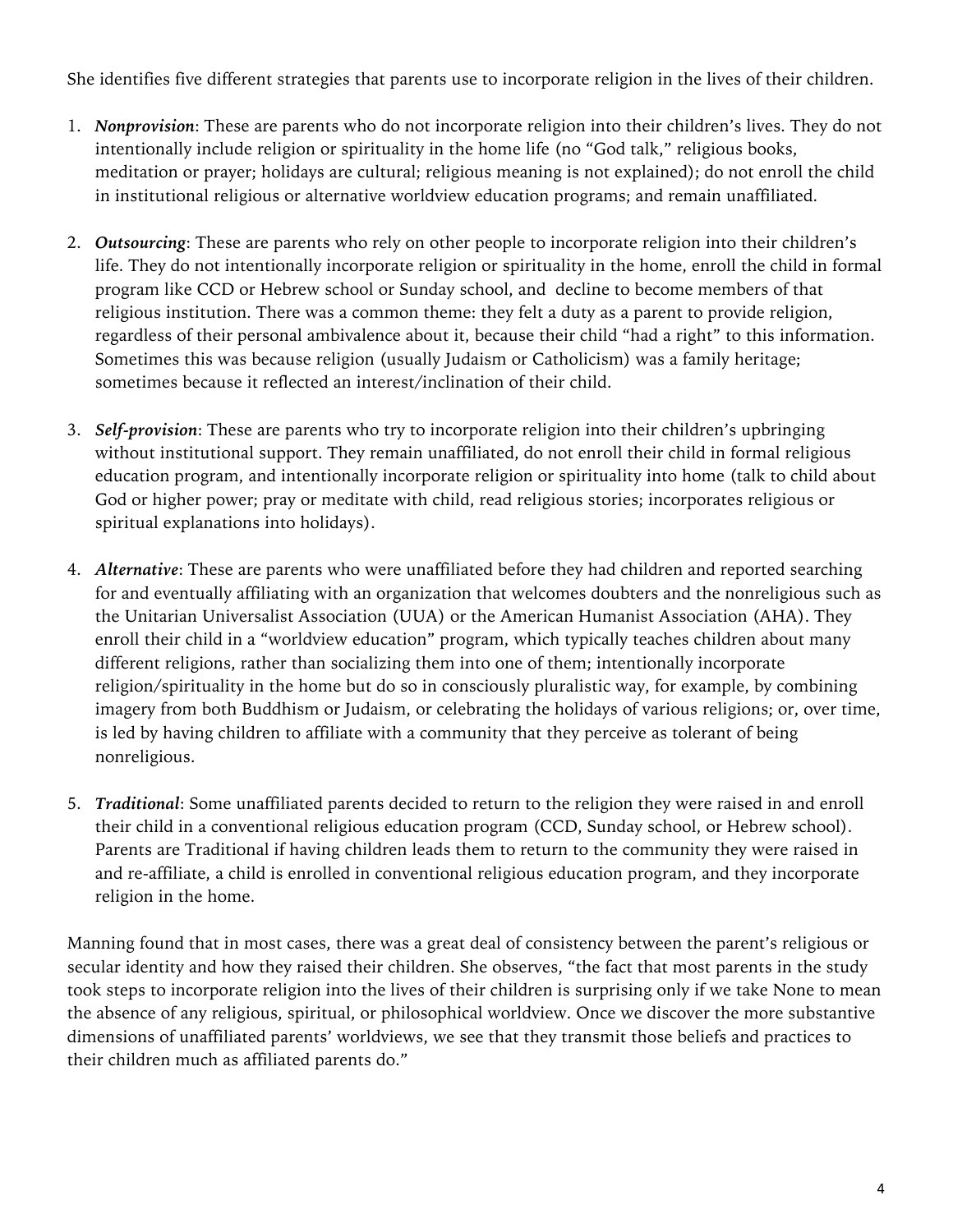# *Catholic Profile* CARA & Holy Cross Family Ministries (http://www.hcfm.org/en/AboutUs/FamilyResearch.aspx)

### **Importance of Catholic Faith**

About half of parents (49 percent) say that their Catholic faith is either the most important part of their life or among the most important parts of their life

|                                                     | Parents | All adults |
|-----------------------------------------------------|---------|------------|
| The most important part of your life                | 15%     | 14%        |
| Among the most important parts of your life         | 34%     | 27\%       |
| Important, but so are many other areas of your life | 39%     | $40\%$     |
| Not too important in your life                      | $9\%$   | 13\%       |
| Not important in your life at all                   | $3\%$   | 6%         |



#### PARTICIPATION IN FORMAL CATHOLIC PRACTICES

There is a decline in enrollment of children in Catholic education programs, yet parents strongly believe their children should celebrate the sacraments of communion and confirmation.



 $93\%$  of parents say it is 'very important' for their children to celebrate the sacraments of communion and confirmation



53% attend Mass no more  $\frac{1}{2}$  3 attend Mass no more<br>than twice a month, with  $\frac{2}{2}$  % rarely or never attending

53% do not have their children enrolled in formal<br>Catholic religious education

55% of Catholic parents with three or more children attend Mass at least once a month, while only  $\frac{413}{12}$ % of parents with one or two children attend Mass at least once a month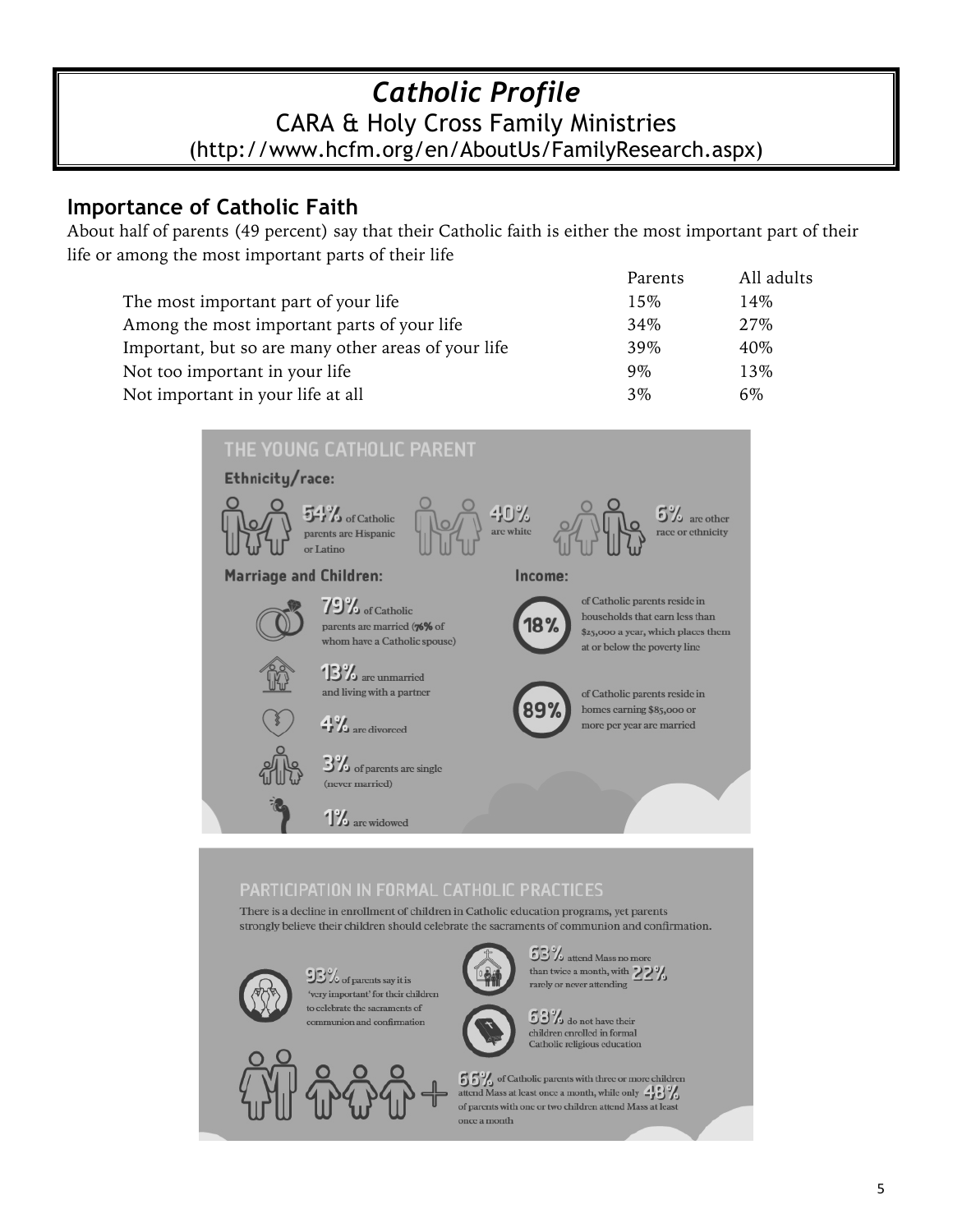# **What Makes a Difference in Faith Transmission**

# **Key Factors**

- 1. Parents' personal faith and practice
- 2. Parent-child relationship: close and warm
- 3. Parents' modeling and teaching a religious faith
- 4. Parents' involvement in church life
- 5. Grandparents' religious influence & relationship
- 6. Religious tradition a child is born into
- 7. Parents of the same faith
- 8. Family conversations about faith
- 9. Embedded family religious practices: praying, reading the Bible, serving, celebrating holidays and rituals

## **Intergenerational Religious Momentum**

(From *Families and Faith: How Religion is Passed Down Across Generations* by Vern Bengston with Norella M. Putney and Susan Harris. New York: Oxford University Press, 2013.)

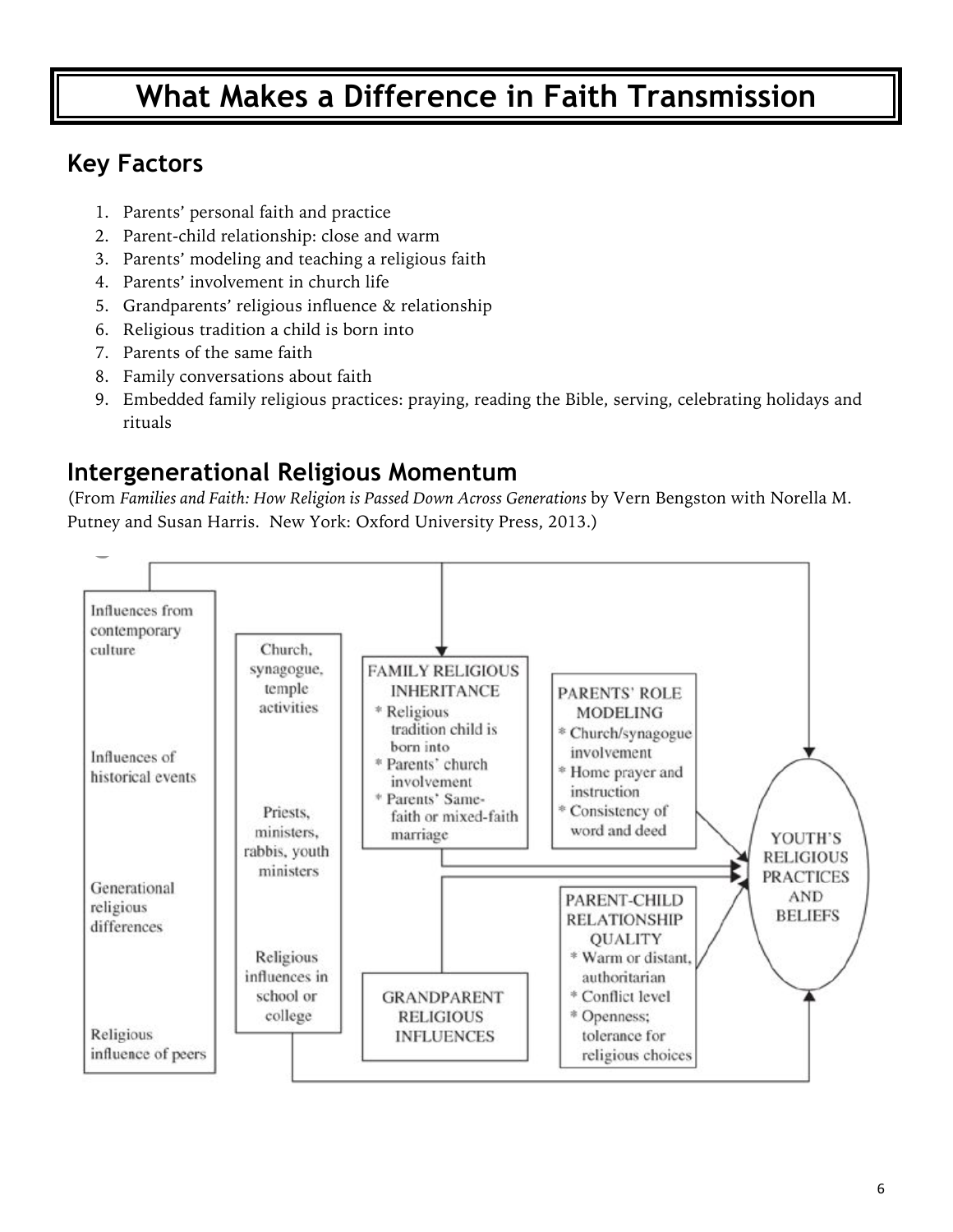# **Catholic Religious Parenting**

(From *A Report on American Catholic Religious Parenting*. Justine Bartkus and Christian Smith. University of Notre Dame, 2017)

### **Key Findings: Transmission**

- 1. The crucial location where youth's religious outcomes are largely decided is not the congregation or the parish, but the home.
- 2. The primary mechanisms by which Catholic identity becomes rooted in children's lives are not Catholic schooling or sacramental preparation, but rather the day-to-day religious practices of the family and the ways parents model their faith and share it in conversation, collaboration, and exposure to outside religious opportunities.
- 3. This is all to say that the definitive causal agents in the religious and spiritual outcomes of American youth are neither clergy nor youth ministers, neither educators nor the voices of popular culture and media, but parents.
- 4. The single most powerful force in a child's religious formation is the spiritual personality of the parent.
- 5. Effective transmission of the Christian faith is completely possible for parents who genuinely intend this goal.
- 6. Parents by the power of their personality, practices, and way of being, model and generate the culture of the household (both explicitly and implicitly).
- 7. Parents produce, induce, and interpret the household's experiences of Christian faith.
- 8. Parents are one influence among others they are nevertheless the dominant influence which orders and shapes the way children experience other influences, i.e. they constellate children's experiences of various cultural currents, including religion..
- 9. Both parents and churches need to understand the cultural and psychological centrality of parents' role in religious transmission.
- 10. The faith of the household is a common fund from which all draw freely. To be effectively handed on to children, such faith cannot be perceived as "belonging" only to parents, even if parents must often coerce children into participating in religious activities.

# **Faith Transmission as a Cultural Project**

The American household is a cultural project, built and developed by parents both consciously and unconsciously. It imparts to children an overall sense of identity and basic aspirations, orienting children to other cultural influences that they encounter outside the home, including religion.

We believe that any parent who wishes to pass on their Catholic faith must understand their home as a miniature culture, a project which initiates children into certain core values, practices, and modes of experience, all of whose validity is constantly tested by what parents do and say in interpretive reinforcement of those core convictions. In the home, children receive wisdom about what matters in life, what commitments demand investment of time, energy and emotion, and generally what a viable adult existence should look like. This idea of parenting as the building of a culture is often underappreciated; more prominent is the notion of parenting as a series of decisions regarding which experiences and investments will maximize children's future well-being. Yet whether parents realize it or not, children are generally inclined to follow the grain of parents' own attitudes and commitments, especially when it comes to religion. That is, in addition to providing for their well-being, parents inevitably teach their children how to live.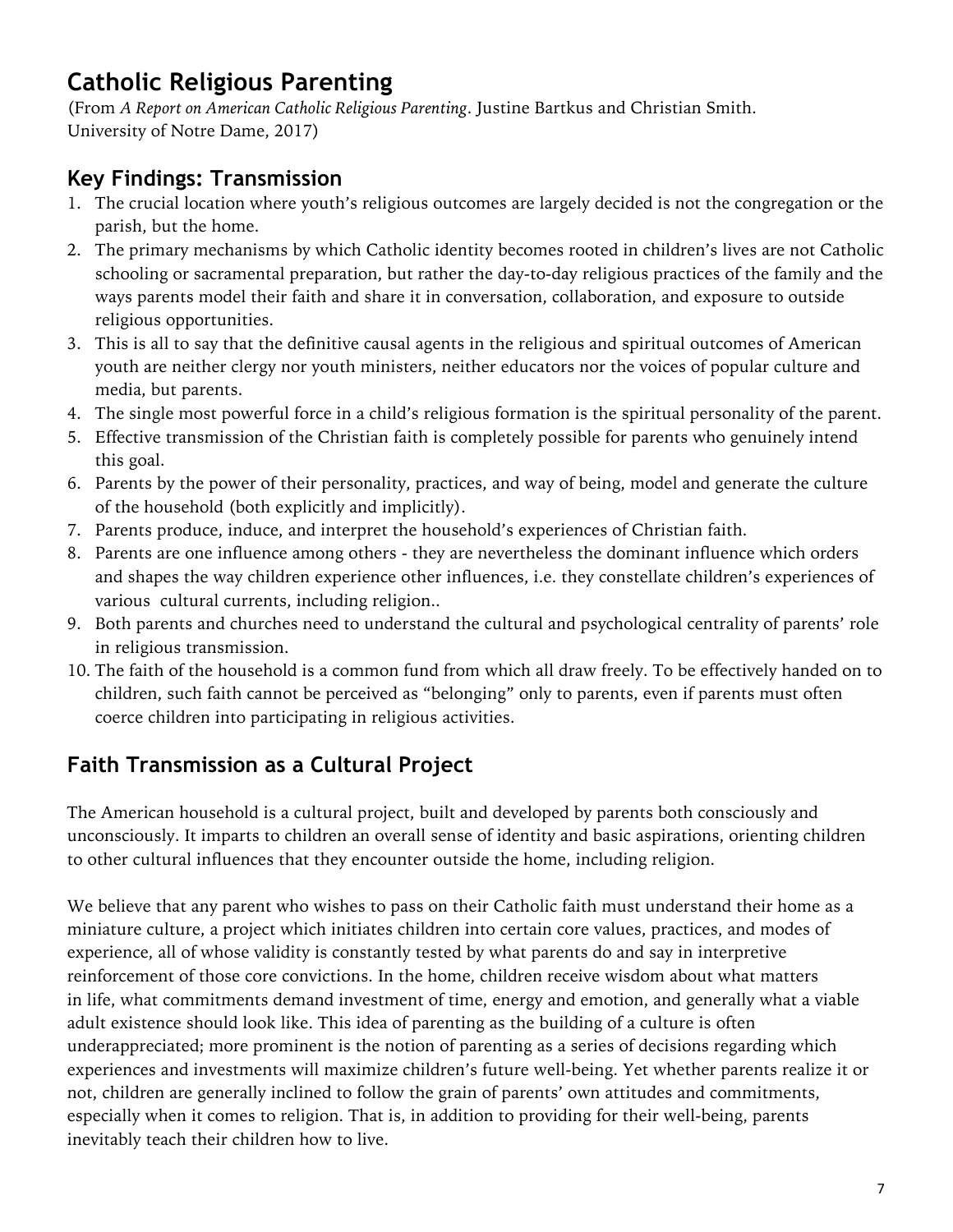Of course, the culture of a household is influenced by other factors. Parents draw upon schools, extended family, mass media, and—especially significant for us—religious institutions and congregations in order to form their children. Parents are nevertheless the dominant influence on children, not only because they occupy a preeminent position with regard to communication and intimacy in young people's lives, but also because they make administrative choices about how the family spends its time, what priorities are most esteemed in the household, and what sorts of opportunities children will encounter through which they will develop their values, identity, and a sense of responsibility.

This means that parents are an *ordering* influence. They do not simply yield their children to the effects of other influences (such as teachers, peers, or coaches), but shape how children interpret such influences. Gradually, over the course of their children's development, parents assist in bringing together the disjointed fragments of children's experience of the world into a coherent and meaningful whole, making sense of their lives and providing a template for how to move about in the adult world.

In the current American context, the transmission of Catholicism to the next generation must be understood as a cultural project of the household. It can only succeed if children enter adulthood with the conscious perception that being a practicing Catholic is a long-term, worthwhile, and primary life commitment.

The transmission of Catholicism to children is a fundamental choice that parents make for their household, a commitment which, to succeed, must be reinforced as a value of greatest priority. We define "successful" or "effective" transmission as occurring when children enter adulthood with the perception that being a practicing Catholic is so worthwhile or necessary that it demands a long-term, primary self-commitment. In cases of families whose children were not yet adults, we considered "success" to mean that children exhibited not only a general nonresistance to religion, but in fact demonstrated an overall eagerness, enjoyment and engagement with it in their current stage of development.

### **Three Primary Roles in Transmitting Religion**

In our particular social circumstances, then, parents play three primary roles in transmitting religion:

#### **1. Sponsor of the Catholic Faith**

Parents are the point of access between the Church and their children. To differing degrees, neighborhoods, ethnicities and mainstream cultural attitudes toward religion have all declined as cultural "carriers" of Catholic belief. If children are not initially exposed to the Catholic faith by their parents, they usually will not be exposed to it at all.

#### **2. Gatekeeper of the Catholic Faith**

Parents have nearly total control over how much and what sorts of religious content their children encounter—whether children attend Catholic school; whether prayer, reading the Bible, or receiving Communion and going to Reconciliation will occur regularly in their lives; whether they will be exposed to relationships and communities that have a religious dimension, and so forth. Parents are thus the "gatekeeper" of religious content for their children. To use another metaphor, parents are like a faucet, determining whether religious content will arrive in children's lives at an occasional drip or in a regular flow.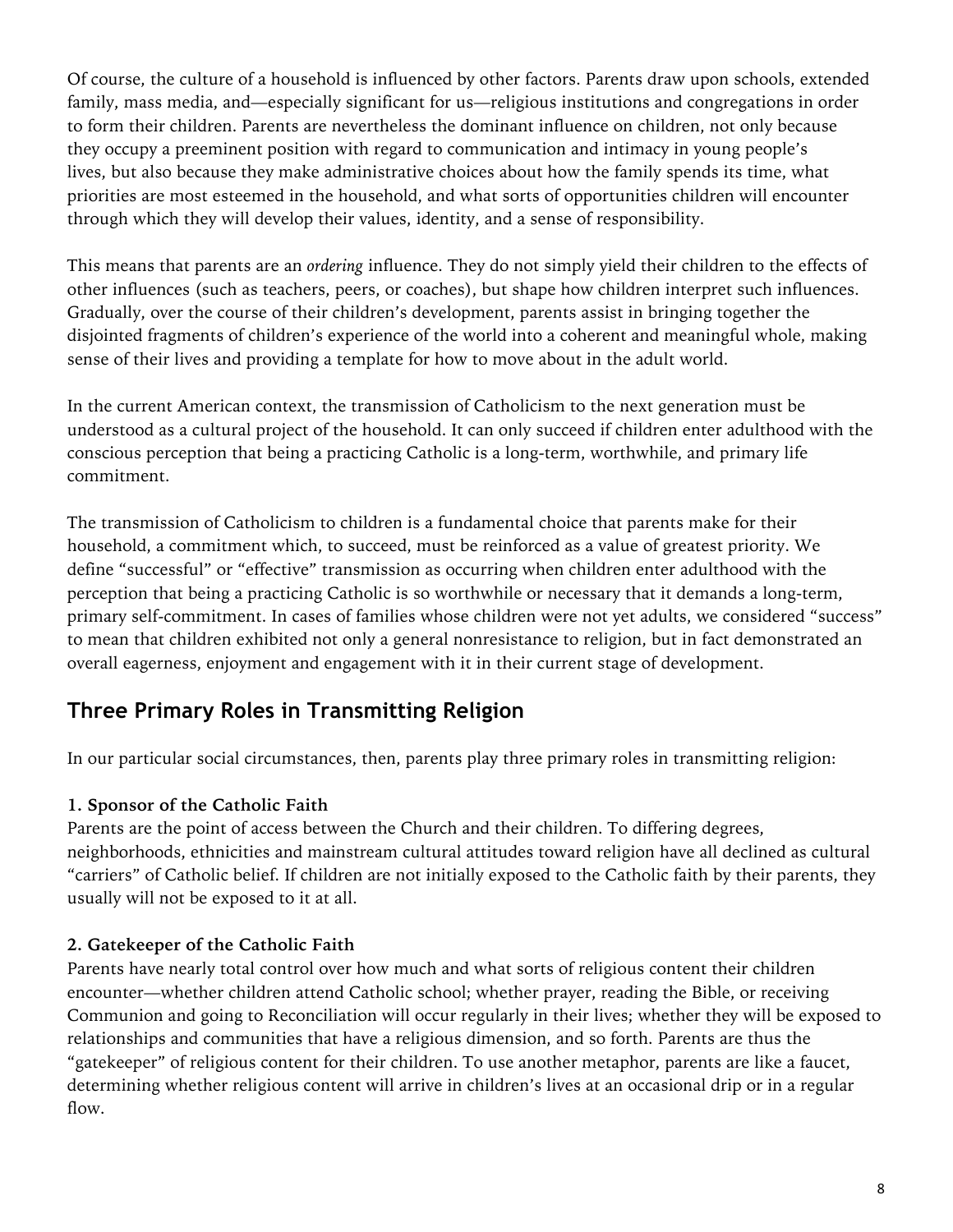#### **3. Interpreter of the Catholic Faith**

Parents do not act as a neutral medium, a mere channel, between Catholicism and their children. Rather, they are definitive role models, mentors, who embody a specific manner of being Catholic. They teach children how to apprehend the world, how to understand what is good and what is evil, how one ought to affectively, intellectually and practically engage with the world, and so on. They do not just "represent" the faith; in many cases, they are the only meaningful embodiment of that faith in the lives of children. Parents render faith a matter of flesh and blood rather than a lifeless mishmash of doctrines and teachings. If children do not "see" Catholicism in the "face" of their parents, they will likely never gain sufficient familiarity with it to commit to practicing the faith in the long run.

As "sponsors," "gatekeepers," and "interpreters" of the Catholic faith for their children, parents give children a glimpse of what Catholicism seems to be all about and whether or not it can meaningfully inform one's day-to-day life.

Because parents' commitment to practice and transmit Catholicism in the household is so demonstrably different from mainstream American culture, we found that those parents who embraced the three roles listed above were the ones who succeeded in transmission. They understood religious transmission to be a holistic, foundational household commitment of high priority rather than simply as one aspect of life alongside others. Successful parents were more likely to express how unimaginable and untenable family life would be without religion; their homes were more replete with visible religious art, and they had little difficulty reporting meaningful conversations and common experiences among the family that related to religion. By contrast, those parents who were less successful in transmission described households with a thinner religious atmosphere. It is not that these parents did not intend or desire to transmit their Catholicism, but rather that their aspirations did not translate into the establishment of a vivid Catholic culture in the home.

Ultimately, the decisive question our interviews suggested to us was this: had children been initiated into a cultural worldview where they perceived that being Catholic *mattered*, where faith had been so thoroughly and convincingly modeled, lived and shared that children either perceived no alternative to embracing Catholicism, or far preferred being Catholic to any other path? Had children been initiated into a lived template for carrying on a Catholic way of life, for navigating the twists and turns of growing up with their faith as a guiding resource?

#### **Four Components that Produce and Shape the Religious Household and Snapshots of Effective Transmission**

It might now be helpful to explain with more precision what goes into creating a "religious culture" in the household: we must clarify its foundations, the mechanisms by which it is constructed, the material that constitutes the edifice, and the means by which it works its effects. We have conceived the following framework in order to describe the genesis of parents' religious attitudes and the process by which they are expressed in the home, thereby shaping the religious life of the household. In the emergence of every religious household, from the most devout to the most religiously cavalier, there are four components that describe the manner in which parents conceive, express and communicate their religious beliefs: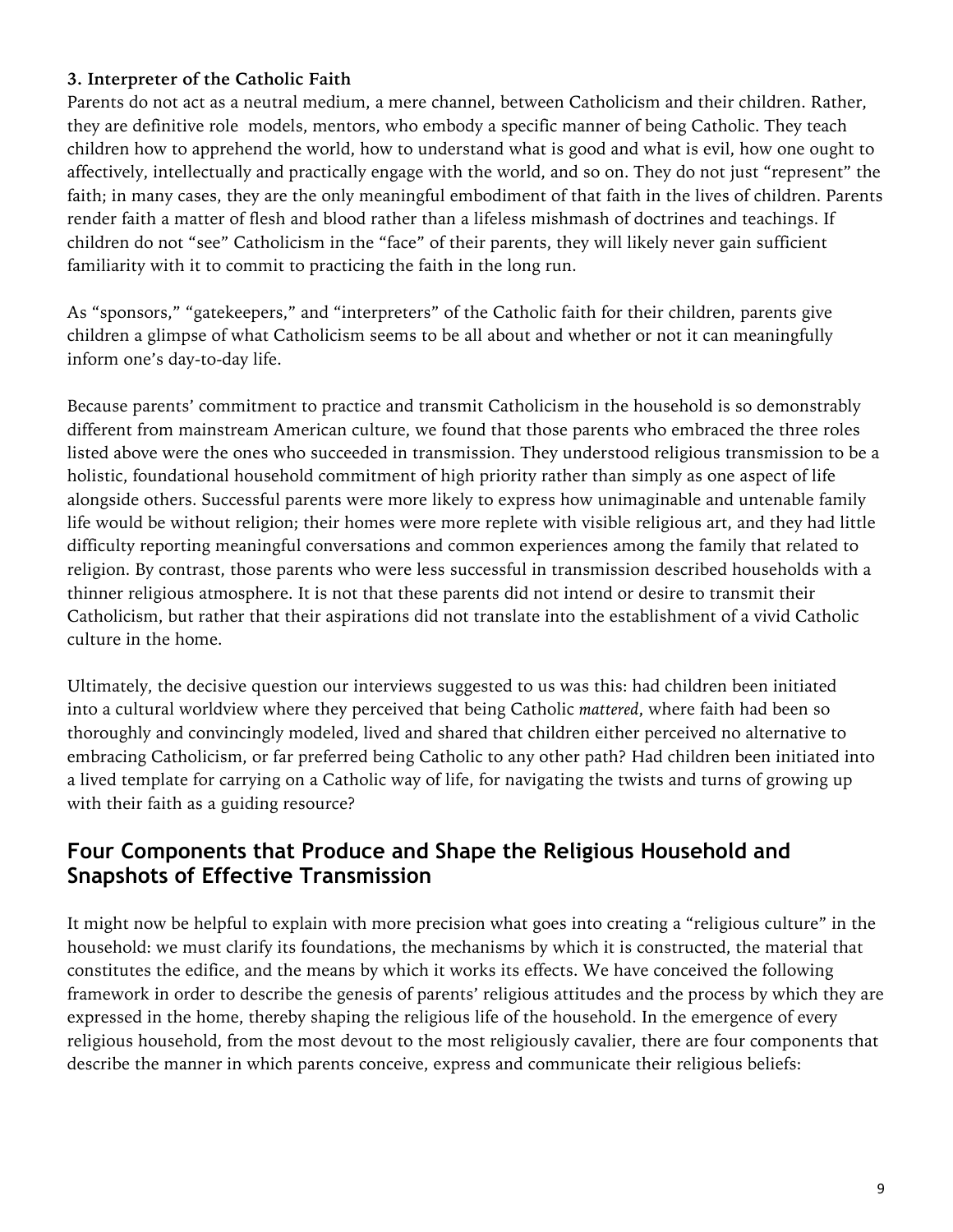- 1. Parents' **motivating narrative** for transmission (the why): the story that parents tell of their own religious journey, a uniquely personal narrative which frames and motivates whether, why, and how they transmit their faith to their children.
- 2. Parents' degree of **reflective intentionality in channeling the religious culture of the household in a purposeful direction** (the how): the question here is whether parents ever eschew "autopilot" mode—an unreflective immersion in day-to-day activities, religious or otherwise—in order to consider not just their life, but also what sorts of practices are necessary to achieve those aims.
- 3. **Religious content** (the what): religiously significant practices, relationships, and experiences to which children are exposed through the influence of parents.
- 4. **Enacted interpretation of family's religious commitments** (events of availability of faith to children): discrete events, regular occasions, or extended processes by which children are not merely exposed to religious content, but through which they perceive religion's significance to their parents' lives, their family's life, and their own orientation to the world.

From the first item on this list to the fourth, there is a coherent sequence which describes a general process of communication: from

- 1. parents' religious belief as a preexisting given to
- 2. parents' conscious reflection upon whether and how to share it to
- 3. the concrete giving over of the faith, and finally to
- 4. the consummative act of a child's receiving and seeing for herself what has been communicated.

#### **Enacted Interpretation**

. . . . successful religious transmission is an act of *parental self-communication*, a sharing of something precious, a constitutive element of a parent's sense of self. What parents say, do, and decide religiously must, over the long run, transparently communicate their most precious religious convictions and values, such that by emerging adulthood, children no longer see Catholicism merely as an abstract ideology or set of beliefs that can be critically accepted or rejected, but as something more intimate than that. Children must see the faith as something which mattered intensely to mom or dad, which animated the love and care that went into their parenting, and therefore into a child's entire way of encountering the world.

Parents must make efforts to enable their children to interpret what they are all about. Perhaps we could sum this up by saying that parents who wish to transmit their faith must assume the role of religious mentors, treating their children as apprentices in faith, especially as they enter adolescence. As with any good mentor, parents have a duty to communication and transparency: their lives must clearly stand for something, and that something must be discussed, shared, and bolstered through questioning and trials in order to prove its worth. Such religious mentorship, whether it is exercised well or poorly, creates a sphere of religious influence outside of which children generally do not venture in order to find themselves as adults. The children of the most successful parents we interviewed would find it difficult to achieve the critical distance necessary to reject their faith, since acquiring such a perspective would mean establishing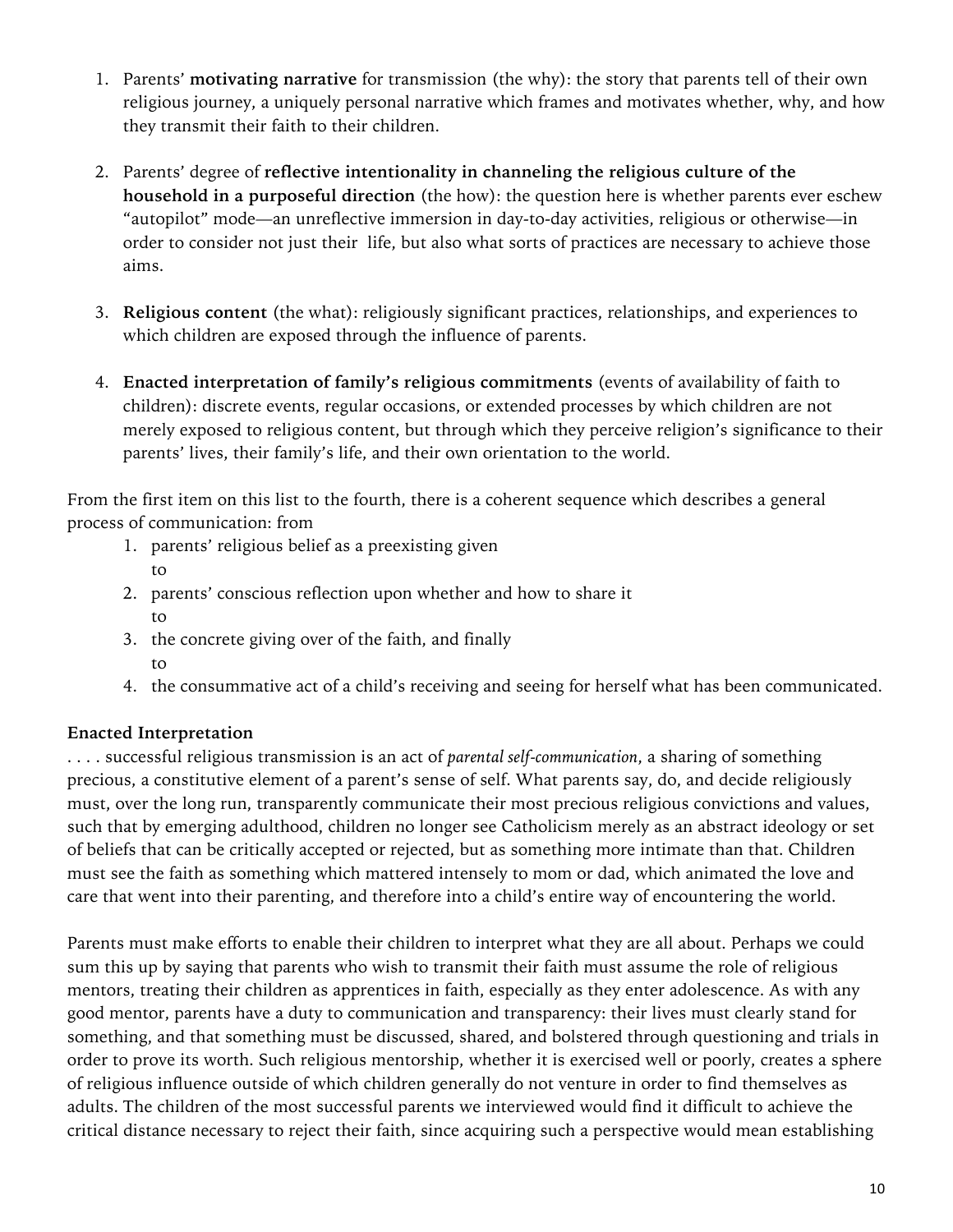an impersonal, critical distance from the most beloved figures of their lives: their parents. Once a young person has identified his parent as an authentic and trustworthy religious mentor, it seems unlikely that he would ever feel the need to outright reject or substantially depart from the faith that anchored and animated his mom or dad's approach to leading a worthwhile life. After all, formative encounters with mentors typically become a constitutive element of our adult identities and worldviews.

Parents, then, must render their faith available to their children—must speak, relate, and deal with them religiously in such a way that children are able to understand and appropriate for themselves the faith that is so important to their family. Parents must adopt an attitude of listening to their children, attentive to their needs, experiences, and developmental capabilities, so as to prove effective when they speak to them. Just as in any conversation, parents must at this point cede full control over what their children are thinking and deciding religiously, while at the same time remaining unafraid to communicate what they wish to share. Achieving such effective interpretation requires that there emerge discrete events, regular occasions, or extended processes by which children are not merely exposed to religious content, but perceive religion's significance to their parent's life, to family life, and to their own orientation to the world.

The occasions in which the religious "light turns on" for children include the religious processing of unpredictable events of trauma or sadness, such as divorce or a sudden death in the family. At these times, a mutual emotional vulnerability and frankness about faith can bind parents and children together. We spoke with one family in which two children returned from alcoholism and deep individual struggles to the practice of their faith after coming to appreciate the same spiritual authors and books which mom and dad had long discussed with them at the dinner table, and whose tapes they had listened to in the car (much to their chagrin at the time). Alternately, a parent's profound conversion or unexpected deepening of faith can provide similar occasions for mutuality and witness. However, less dramatic and more regular practices such as intimate one-on-one time between parent and child, or substantive religious dinnertime conversation can perform a similar function.

Perhaps the one phenomenon which joins together all these meaning-rich events is *conversation*. Parents described sharing all manner of religious chatter with their children, talk which in almost every instance seemed to carry beneficial effects: pleasant sharing of thoughts about the homily while out to eat after Sunday Mass, parents' willingness to open up about their own religious past or to speak about the family's religious identity and its underlying reasons, answering questions about a strange Bible story that a young child had read in religion class, listening and defending religion during discussions of thorny social issues with questioning teenagers, and even repeating eye-roll-inducing slogans ad nauseam to fend off children's whininess about having to get out of bed and go to church. When combined with the provision of layers of rich Catholic content to children, honest and frank talking about the faith, whether in emotionally charged circumstances or as a habitual manner of course, may be the single most important thing parents can do to prime their children for the "Aha!" moments of coming to belief.

*One of the most basic suggestions of our findings is that young adults arrive at a sense of their fundamental identity and worldview not by weighing all possible intellectual arguments for and against a proposed way of life, but rather by roughly adopting the worldview of those mentors who left the deepest impression upon them—and who loved them and cared for them the most. It should come as no surprise, then, that the emergence of the new generation of dedicated young Catholics will rise and fall with the choices of their parents.*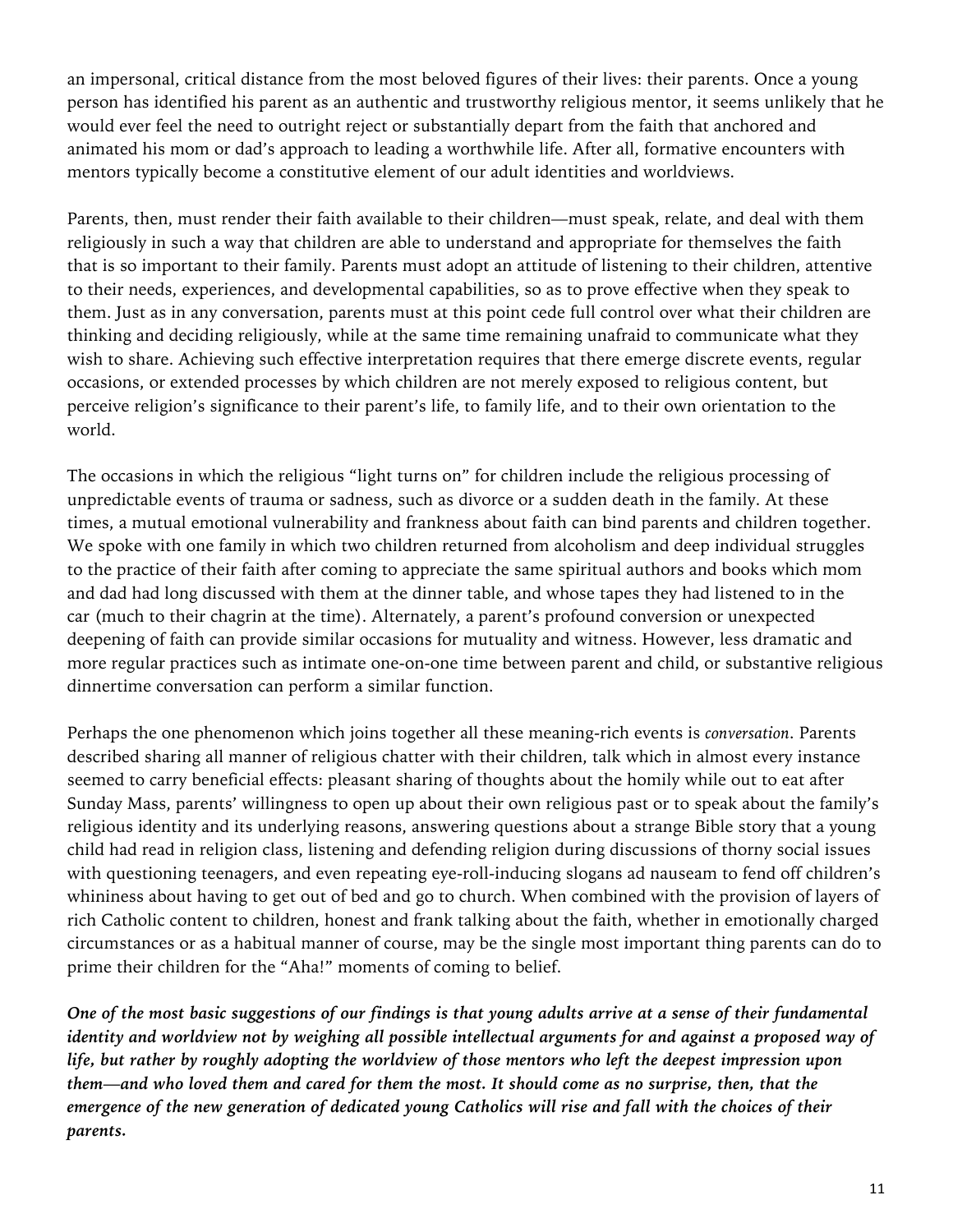# **Pope Francis on Family Faith (***Amoris Laetitia***)**

*The family is the primary setting for socialization, since it is where we first learn to relate to others, to listen and share, to be patient and show respect, to help one another and live as one. The task of education is to make us sense that the world and society are also our home; it trains us how to live together in this greater home. In the family, we learn closeness, care and respect for others. . . . Every day the family has to come up with new ways of appreciating and acknowledging its members (276)*

*Raising children calls for an orderly process of handing on the faith. This is made difficult by current lifestyles,*  work schedules and the complexity of today's world, where many people keep up a frenetic pace just to survive. *Even so, the home must continue to be the place where we learn to appreciate the meaning and beauty of the faith, to pray and to serve our neighbor. (287)*

*Handing on the faith presumes that parents themselves genuinely trust God, seek him and sense their need for him, for only in this way does "one generation laud your works to another, and declare your mighty acts" (Ps 144:4) (287)*

*Family catechesis is of great assistance as an effective method in training young parents to be aware of their mission as the evangelizers of their own family. (288)*

*Education in the faith has to adapt to each child, since older resources and recipes do not always work. Children need symbols, actions and stories. Since adolescents usually have issues with authority and rules, it is best to encourage their own experience of faith and to provide them with attractive testimonies that win them over by their sheer beauty. Parents desirous of nurturing the faith of their children are sensitive to their patterns of growth, for they know that spiritual experience is not imposed but freely proposed. (288)*

*The work of handing on the faith to children, in the sense of facilitating its expression and growth, helps the whole family in its evangelizing mission. It naturally begins to spread the faith to all around them, even outside of the family circle. Children who grew up in missionary families often become missionaries themselves; growing up in warm and friendly families, they learn to relate to the world in this way, without giving up their faith or their convictions. (289)*

*In all families the Good News needs to resound, in good times and in bad, as a source of light along the way. All of us should be able to say, thanks to the experience of our life in the family: "We come to believe in the love that God has for us" (1 Jn 4:16). Only on the basis of this experience will the Church's pastoral care for families enable them to be both domestic churches and a leaven of evangelization in society. (290)*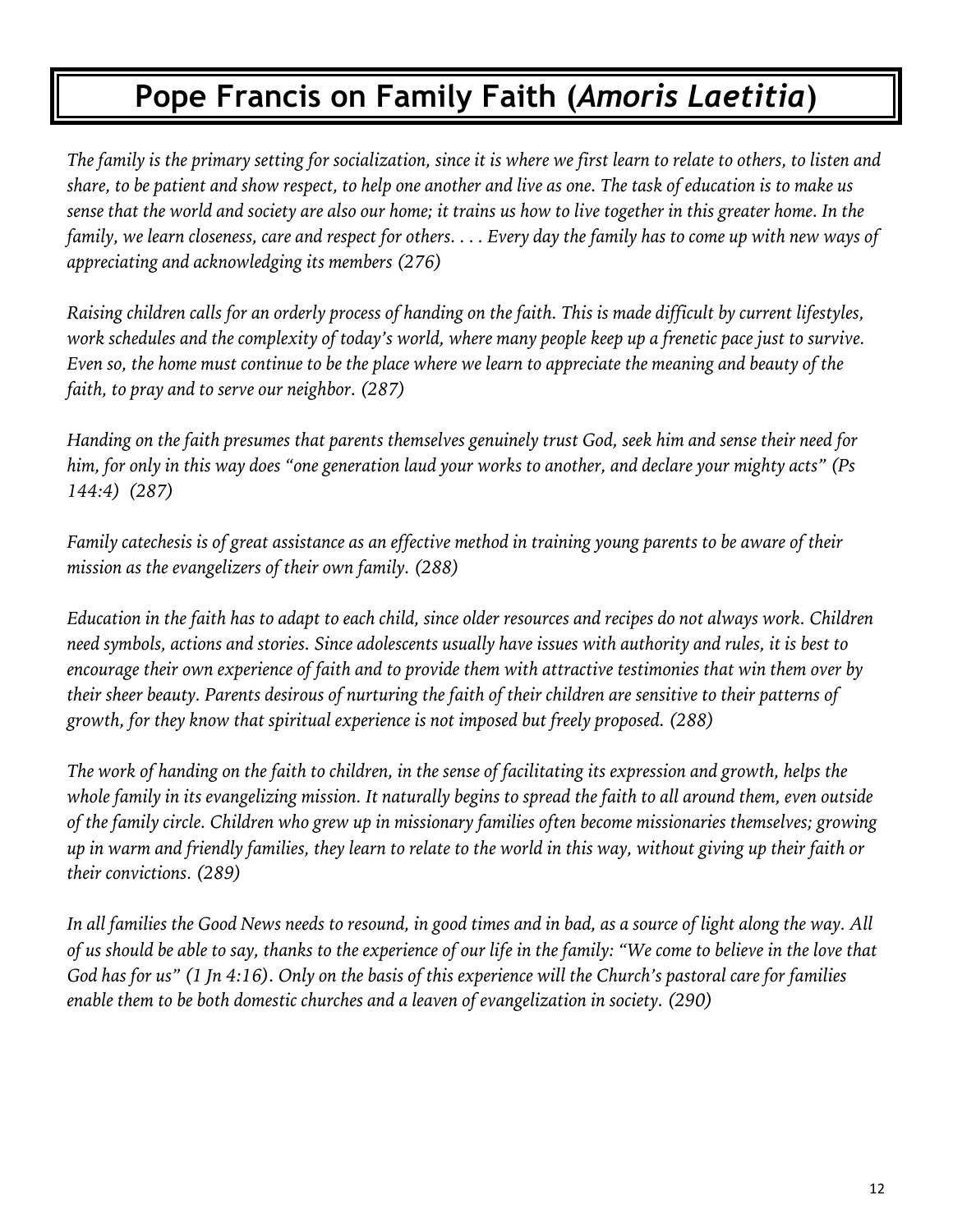# *Family Faith Practices*

1. Please select up to 10 practices from the list below that you consider the most important family faith practices for helping children and teens grow in faith (place a check mark in the left column). In the right column, please check the practices that your family actually does - today or in the past.

| <b>Most Important</b> |    |                                                                                                 | In Our Family |
|-----------------------|----|-------------------------------------------------------------------------------------------------|---------------|
| □                     | 1. | Praying as a family (meal time, bedtime)                                                        | LΙ            |
| □                     | 2. | Praying as a family during times of struggle or crisis                                          | □             |
| □                     | 3. | Encouraging teens to pray alone or with peers                                                   | □             |
| □                     | 4. | Reading the Bible as a family                                                                   | □             |
| □                     |    | 5. Encouraging teens to read the Bible alone or with their peers                                | □             |
| □                     | 6. | Celebrating rituals and holidays at home                                                        | □             |
| □                     | 7. | Serving people in need as a family                                                              | □             |
| □                     | 8. | Serving people in need as individuals (parents, teens)                                          | $\Box$        |
| □                     |    | 9. Eating together as a family                                                                  | □             |
| □                     |    | 10. Having family conversations                                                                 | $\Box$        |
| □                     |    | 11. Talking about faith as a family                                                             | $\Box$        |
| □                     |    | 12. Watching videos, movies, or TV shows with religious content or themes                       | $\Box$        |
| □                     |    | 13. Encouraging teens to talk about their doubts and questions about faith                      | $\Box$        |
| □                     |    | 14. Talking about faith and your religious tradition with your children and teens               | $\Box$        |
| □                     |    | 15. Asking your teenager's perspectives on faith, religion, social issues, etc.                 | $\Box$        |
| □                     |    | 16. Providing moral instruction                                                                 | $\Box$        |
| □                     |    | 17. Demonstrating a warm and affirming parenting approach                                       | $\Box$        |
| □                     |    | 18. Taking time to growing in your own faith as a parent                                        | $\Box$        |
| □                     |    | 19. Engaging in positive communication with children and teens                                  | $\Box$        |
| □                     |    | 20. Encouraging children and teens to pursue their talents and interests                        | □             |
| □                     |    | 21. Spending one-on-one time with children and teens                                            | $\Box$        |
| Ц                     |    | 22. Participating in Sunday Worship as a family                                                 | $\Box$        |
| П                     |    | 23. Inviting friends of your teen to join in family practices (Sunday worship, service, prayer) | $\Box$        |
| Ц                     |    | 24. Celebrating the church year seasons at church (Advent/Christmas, Lent/Easter)               | □             |
| □                     |    | 25. Celebrating rituals and sacraments at church as a family                                    | □             |
| □                     |    | 26. Participating in church life activities as a family                                         | $\Box$        |
| □                     |    | 27. Encouraging and supporting your teen to participate in church activities with peers         | □             |

#### 2. Are there other faith practices that your family engages in (or engaged in) that were not listed above.

**3.** What are two or three of the biggest challenges your family faces (or faced) in trying to live these faith practices? Please share these challenges.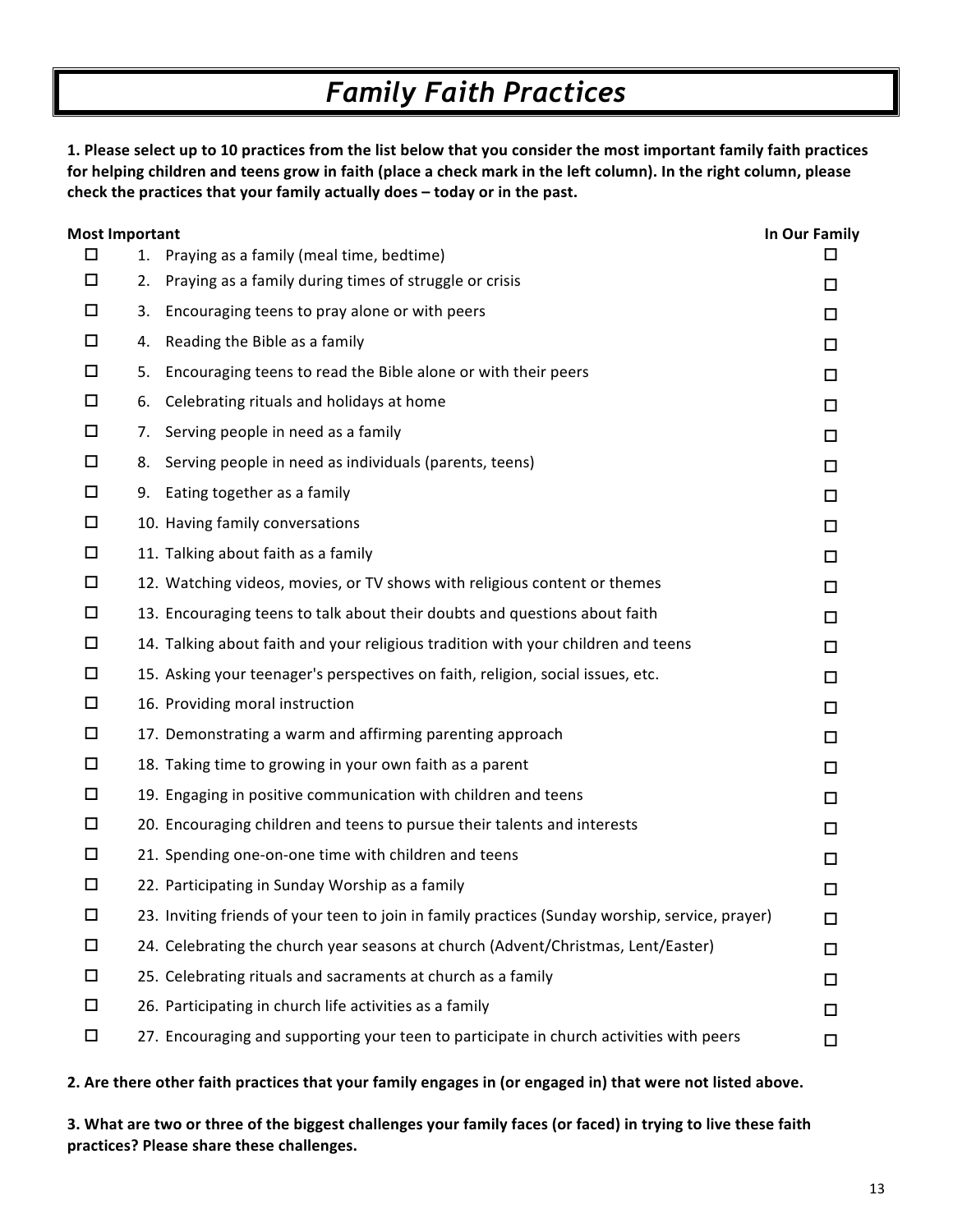# **Family Faith Practices Research**

*The Family Faith Practices research you will be doing replicates the survey that Leif Kehrwald conducted among parents and this is reported in Chapter 4 of the Families at the Center of Faith Formation book.* 

- 1. Read Chapters 2 and 4 in the *Families at the Center of Faith Formation* book before you conduct the interviews and/or focus groups.
- 2. Organize a small scale research project in your own congregation or setting by interviewing parents of children, teens, and young adults in their 20s using 1-1 interviews or focus groups of 10-12 parents. Interviews should take no longer than 15 minutes; focus groups no longer than 45 minutes.
- 3. Try to organize interviews and/or focus groups for three age groups: parents of children (birth to 12), parents of teens (13-19), and parents of young adults (20s). Invite parents personally.
	- For interviews set up a mutually agreeable time to talk. It would be best if it was face-to-face, but you can do it via phone. Make sure parents have the page with questions (you can email the page to people you interview by phone).
	- For focus groups set up a time for each of the three focus groups (after Sunday worship or at a special gathering or at the same time their children or teens are involved in an activity, program or class). Invite parents personally to participate. Try to get 12 parents for each of the three age-group sessions.
- 4. Use the questions on the next page as the structure for your interview or focus group. Make copies for each parent and have them give you their completed form after the interview or focus group. Take notes on paper or on your laptop/tablet to record key points in the discussion.
	- Be sure to explain the purpose of the interview and/or focus group and how the data will be shared at the Symposium, and that everything is anonymous.
	- For question #1: Give parents time to complete the survey. Then invite them to share 2 or 3 family faith practices that they consider most important to help children/teens grow in faith. Then ask them to share at least 1 practice they live as a family.
	- For question #2: Invite the parents to add other practices and record these on paper or computer/tablet.
	- For question #3: Invite parents to share the challenges. Record their responses. Be sure to ask clarifying questions so that you understand the challenges that are being shared.
	- Be sure to collect the survey form from the parents.
- 5. After you have completed your interviews and/or focus groups, compile the results. Develop three reports – one for children, one for teens, and one for young adults.
	- Tabulate the results of question #1 family faith practices by adding up the responses to each item for Importance and for Actual Family Practice. Identify the top items of Importance and the top items for Actual Practice.
	- Compile the results to question  $#2$  additional family faith practices.
	- Compile the results to question #3 look for common themes in the responses you have received. Try to identify 4-5 challenges that emerged in each group.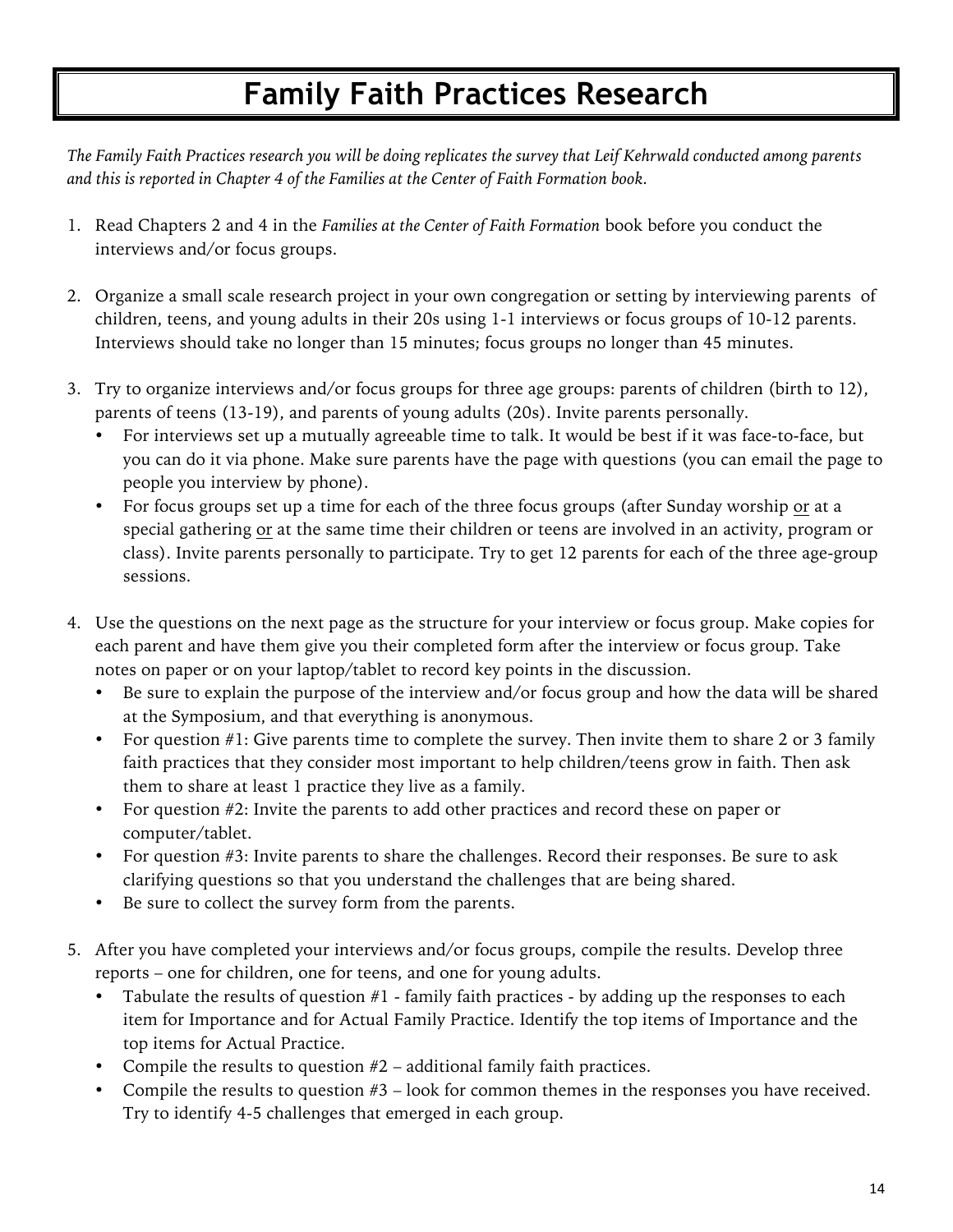# *What's Your Parish's Approach to Families?*

Identify your parish's approach with families using the following questions. (See Chapters 1 and 3 in *Families at the Center of Faith Formation* for background.) For each question, identify your congregation's current practice with parents and/or families using the rating scale:

|    |                                                                                                                                                                                         | $1 = not at all$ | $3 =$ often | $5 = a$ lot |              |                |                |                |    |
|----|-----------------------------------------------------------------------------------------------------------------------------------------------------------------------------------------|------------------|-------------|-------------|--------------|----------------|----------------|----------------|----|
|    | 1. We express care with the families in our parish and community, including listening to<br>them, showing interest in their lives, and investing in them.                               |                  |             |             | $\mathbf{1}$ | $2^{\circ}$    | 3 <sup>7</sup> | 4              | 5  |
|    | 2. We challenge growth in families by expecting them to live up to their potential and<br>helping them learn from their mistakes.                                                       |                  |             |             | $\mathbf{1}$ | $\overline{2}$ | 3 <sup>7</sup> | $\overline{4}$ | 5  |
| 3. | We provide support and advocacy when families really need it.                                                                                                                           |                  |             |             | $\mathbf{1}$ | $\overline{2}$ | 3              | $\overline{4}$ | 5  |
|    | 4. We share power with families, treating them as true partners by giving them voice in<br>things that matter to them and collaborating with them to solve problems and reach<br>goals. |                  |             |             | $\mathbf{1}$ | $\overline{2}$ | $\overline{3}$ | $\overline{4}$ | 5  |
|    | 5. We encourage families to expand possibilities by connecting them with other people,<br>ideas, and opportunities to help them grow.                                                   |                  |             |             | $\mathbf{1}$ | $\overline{2}$ | 3              | 4              | -5 |
| 6. | We offer regular gatherings of all our families for learning, worship, service,<br>relationship-building, and more throughout the year.                                                 |                  |             |             | $\mathbf{1}$ | $2^{\circ}$    | 3              | $\overline{4}$ | 5  |
|    | 7. We engage families together with the whole community for learning, worship, service,<br>relationship-building, and more throughout the year.                                         |                  |             |             | $\mathbf{1}$ | $2^{\circ}$    | 3 <sup>7</sup> | $\overline{a}$ | 5  |
|    | 8. We find ways to reach families at home with support, resources, and activities to<br>develop family life and grow in faith.                                                          |                  |             |             | $\mathbf{1}$ | $\overline{2}$ | 3              | $\overline{4}$ | 5  |
|    | 9. We strengthen families by helping them develop the practices and skills for healthy<br>family life.                                                                                  |                  |             |             | $\mathbf{1}$ | $\overline{2}$ | 3              | 4              | 5  |
|    | 10. We equip parents with the knowledge and skills for effective parenting and forming<br>faith in young people.                                                                        |                  |             |             | $\mathbf{1}$ | $\overline{2}$ | 3              | 4              | 5  |
|    | 11. We engage parents as leaders and contributors in the congregation and in the<br>community.                                                                                          |                  |             |             | $\mathbf{1}$ | $\overline{2}$ | 3              | 4              | 5  |
|    | 12. We design ministries, projects, and activities that complement and reinforce the role of<br>families in faith formation.                                                            |                  |             |             | $\mathbf{1}$ | 2              | 3              |                | 5  |
|    | 13. We recognize the family as the epicenter of faith formation across the generations.                                                                                                 |                  |             |             | $\mathbf{1}$ | $\overline{2}$ | 3              | 4              | -5 |
|    | 14. We celebrate the evidence of vibrant faith at work in the everyday lives of families and<br>their young people.                                                                     |                  |             |             | $\mathbf{1}$ | $\overline{2}$ | 3              | 4              | 5  |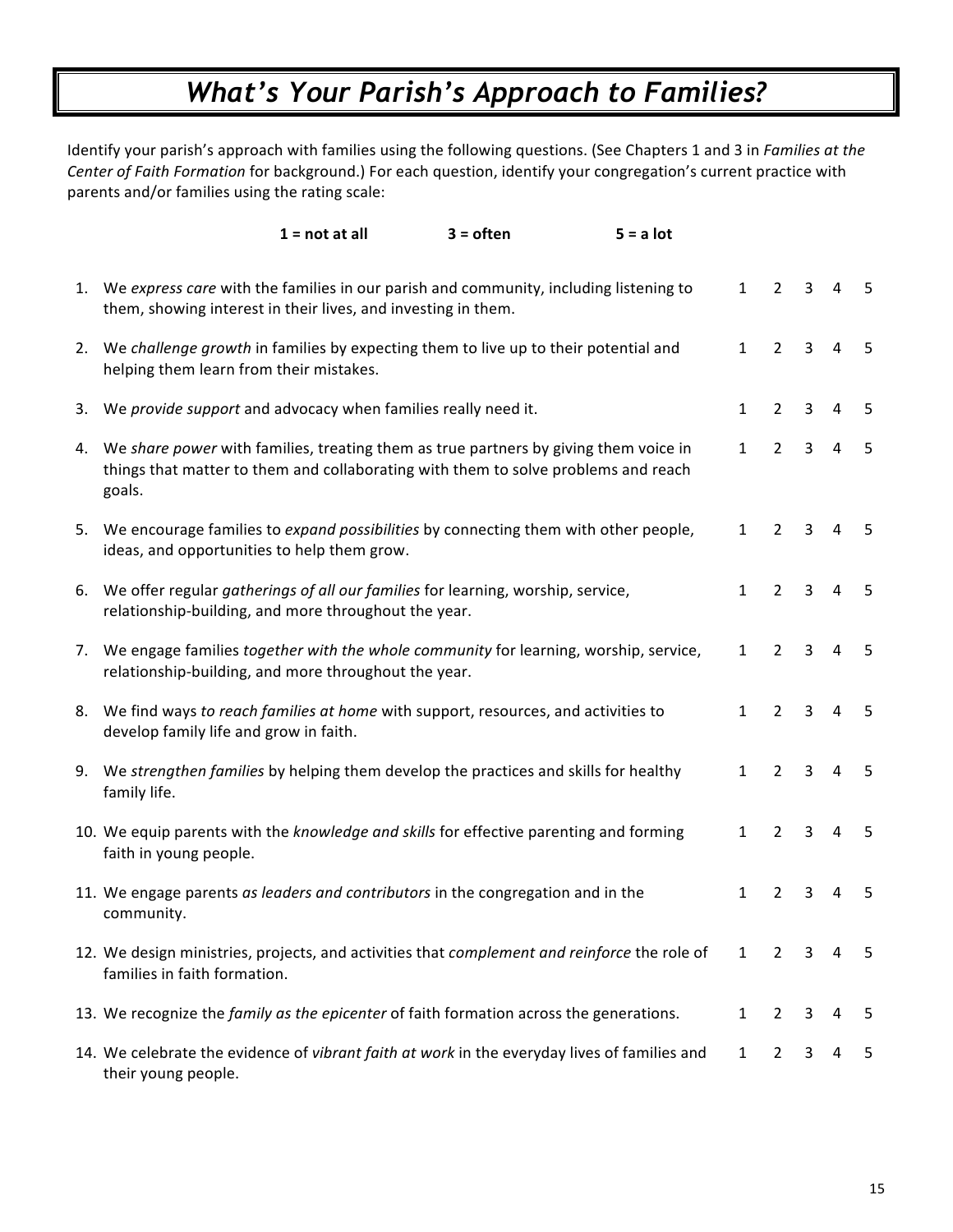# **Changing the Narrative: Families at the Center**

| <b>FROM A PRIMARY FOCUS ON</b>                                        | <b>TOWARD AN EMPHASIS ON</b>                                                                  |
|-----------------------------------------------------------------------|-----------------------------------------------------------------------------------------------|
| Viewing the parish as the center of faith forming                     | Recognizing & equipping the family as the center of<br>faith forming                          |
| Forming the faith of individuals                                      | Forming the faith of the whole family                                                         |
| Engaging individuals in the life of the church                        | Engaging the whole family in church life                                                      |
| Prescribing programs and activities for the family and its<br>members | Building faith formation around the lives and needs of<br>families and parents                |
| Doing things "to" or "for" families                                   | Sharing power with families and treating them as<br>partners                                  |
| Starting with messaging to families                                   | Starting with listening to families                                                           |
| Buying into negative stereotypes of families                          | Highlighting families' strengths and resilience                                               |
| Giving families expert advice about what to do                        | Encouraging families to experiment with new practices                                         |
| Focusing on parenting as a set of techniques                          | Emphasizing parenting as a relationship                                                       |
| Intimidating parents with policies and requirements                   | Informing parents of their role and empowering them to<br>fulfill their role as faith formers |

### **Families at the Center of Faith Formation: Changing the Narrative**



The *Family-at-the Center Approach* recognizes that parents and the family are the most powerful influence for virtually every child and youth outcome—personal, academic, social, and spiritual-religious; and that parents are *the* most important influence on the social and religious lives of children, youth, and emerging adults. Given the central role of families in shaping the lives of children and youth, the value of engaging, supporting, and educating families should be selfevident to all of us.

- 1. See the home as the essential and foundational environment for faith nurture, faith practice, and the healthy development of young people.
- 2. Reinforce the family's central role in promoting healthy development and faith growth in children and youth, and enhancing the faith-forming capacity of parents and grandparents.
- 3. Express care with the families in our congregations and communities, including listening to them, showing interest in their lives, and investing in them.
- 4. Provide support and advocacy when families really need it.
- 5. Share power with families, treating them as true partners by giving them voice in things that matter to them and collaborating with them to solve problems and reach goals.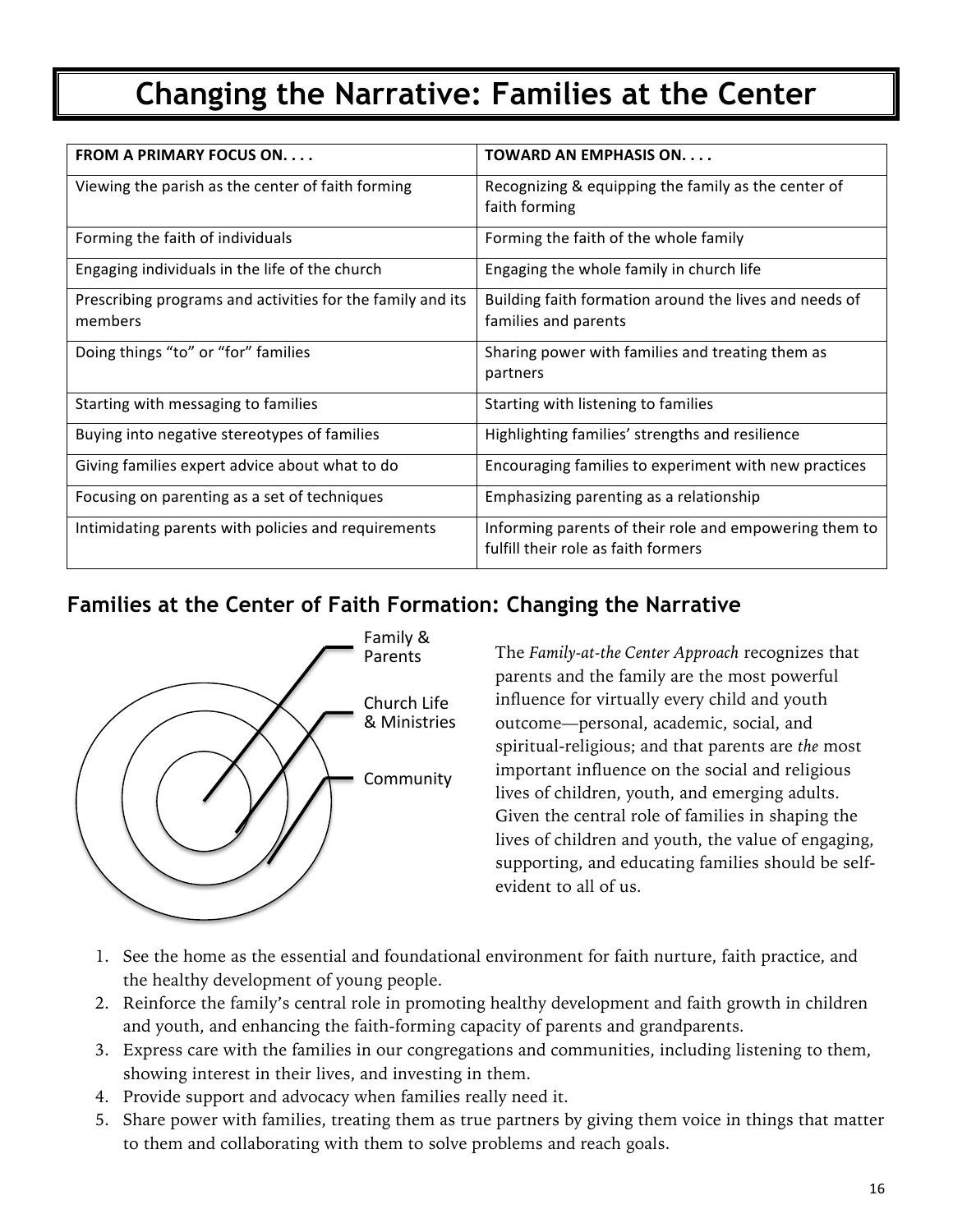- 6. Build faith formation around the lives of the today's families and parents, rather than having the congregation prescribe the programs and activities that families will participate in.
- 7. Address the diversity of family life today by moving away from "one size fits all" programs and strategies toward a variety of programs and strategies tailored to the unique life tasks and situations, concerns and interest, and religious-spiritual journeys of parents and families.
- 8. Offer regular gatherings of all families for learning, worship, service, relationship-building, and more throughout the year.
- 9. Engage families together with the whole community for learning, worship, service, relationshipbuilding, and more throughout the year.
- 10. Find ways to reach families at home with support, resources, and activities to develop family life and grow in faith.
- 11. Strengthen families by helping them develop the practices and skills for healthy family life.
- 12. Equip parents with the knowledge and skills for effective parenting and forming faith in young people.

### **Families at the Center of Faith Formation: Strategies**

- 1. **Discovering God in Everyday Life**: guiding families to reflect on God's presence in their daily life
- 2. **Forming Faith at Home through the Life Cycle**: equipping and resourcing families to practice their faith at home through prayer, devotions, reading the Bible, rituals, milestone celebrations, service, learning, and more (with activities and resources delivered online)
- 3. **Forming Faith through Milestones**: celebrating one-time milestones and annual milestones through experiences at home and in the congregation that activities of *naming*, *equipping*, *blessing*, *gifting*, and *reinforcing* (with activities and resources delivered online)
- 4. **Celebrating Seasonal Events through the Year**: celebrating church year seasons and calendar seasons at home, at church, and in the community (with activities and resources delivered online)
- 5. **Encountering God in the Bible through the Year**: reading and studying the Bible through Sunday worship and the lectionary, learning experiences, and at-home devotions and reading (with activities and resources delivered online)
- *6.* **Connecting Families Intergenerationally**: developing intergenerational programs and experiences that engage families with other generations through learning, service, community life, etc.
- 7. **Developing a Strong Family Life**: cultivating a strong family life and strengthening developmental relationships through parent programs, whole family programs, family mentors, life cycle support groups, and online activities and resources.
- 8. **Empowering Parents and Grandparents**: developing parenting competencies and skills, promoting the faith growth of parents, and developing the faith forming skills of parents

# **Forming Family Faith: Processes & Content**

- 1. **Caring Relationships.** Growing in faith and discipleship through caring relationships across generations and in a life-giving spiritual community of faith, hope, and love—in the congregation and family.
- 2. **Celebrating the Liturgical Seasons.** Growing in faith and discipleship by experiencing the feasts and seasons of the church year as they tell the story of faith through the year in an organic and natural sequence of faith learning.
- 3. **Celebrating Rituals and Milestones.** Growing in faith and discipleship by celebrating rituals, sacraments, and milestones that provide a way to experience God's love through significant moments in one's life journey and faith journey .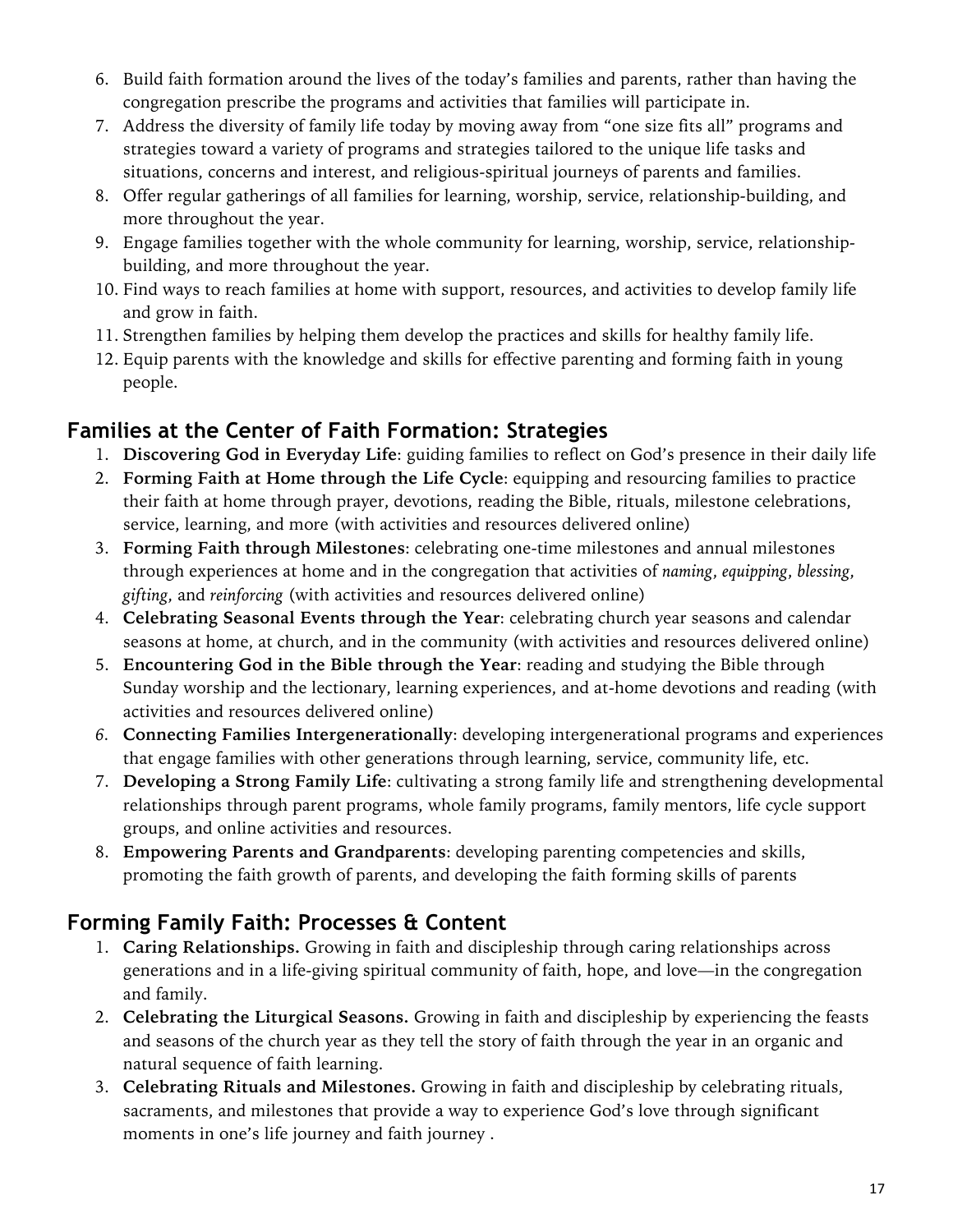- 4. **Learning the Christian Tradition and Applying It to Life.** Growing in faith and discipleship by learning the content of the tradition, reflecting upon that content, integrating it into one's faith life, applying it to life today, and living its meaning in the world.
- 5. **Praying, Devotions, and Spiritual Formation.** Growing in faith and discipleship through personal and communal prayer, and being formed by the spiritual disciplines.
- 6. **Reading the Bible.** Growing in faith and discipleship by encountering God in the Bible, and by studying and interpreting the Bible—its message, its meaning, and its application to life today.
- 7. **Serving and Justice.** Growing in faith and discipleship by living the Christian mission in the world—engaging in service to those in need, care for God's creation, and action and advocacy for justice.
- **8. Worshipping God.** Growing in faith and discipleship by worshipping God with the community of faith—praising God; giving thanks for God's creative and redemptive work in the world; bringing our human joys and dilemmas to God; experiencing God's living presence through Scripture, preaching, and Eucharist; and being sent forth on mission.

### **Families at the Center of Faith Formation: Programming**

- 1. A **variety** of relationships, content, experiences, and resources
- 2. New **methods**: immersive, multimedia, multi-sensory, highly visual, participatory, experiential
- 3. New **formats**: episodic engagements and experiences, micro-learning, on demand, mobile, 24x7
- 4. New **digital** media and digital platforms; connect with parents/families through social media; redesign programming with digital connections and extensions; address new needs through online experiences
- 5. **Multiple environments**: self-directed, mentored, at home, in small groups, in large groups, church-wide, in the community, and in the world.
- 6. **Multiple versions**: design a program once and offer it in multiple formats and environments, e.g., a gathered program that is recorded and can be used for individual study or small group study

# **Digitally Enabled and Digitally Connected Faith Formation**

**Fully Online** An online program with all learning done online and limited face-toface, gathered learning settings **Mostly Online** A mostly online program with opportunities for regular interaction in face-to-face, gathered settings **Online and Gathered** Online learning focused on presenting the content of the program *combined* with face-to-face, gathered sessions using active learning methods to discuss, practice and apply the content.

Gathered and **Online Content** A gathered event or program that provides online content and activities to extend and expand the learning from the gathered

program

**Online CONLINE CONFIDENTIAL CONFIDENTIAL CONFIDENTIAL CONFIDENTIAL CONFIDENTIAL CONFIDENTIAL CONFIDENTIAL CONFIDENTIAL CONFIDENTIAL CONFIDENTIAL CONFIDENTIAL CONFIDENTIAL CONFIDENTIAL CONFIDENTIAL CONFIDENTIAL CONFIDENT** Gathered with **Online Content** A gathered event or program that uses online content as part of the design of the event or program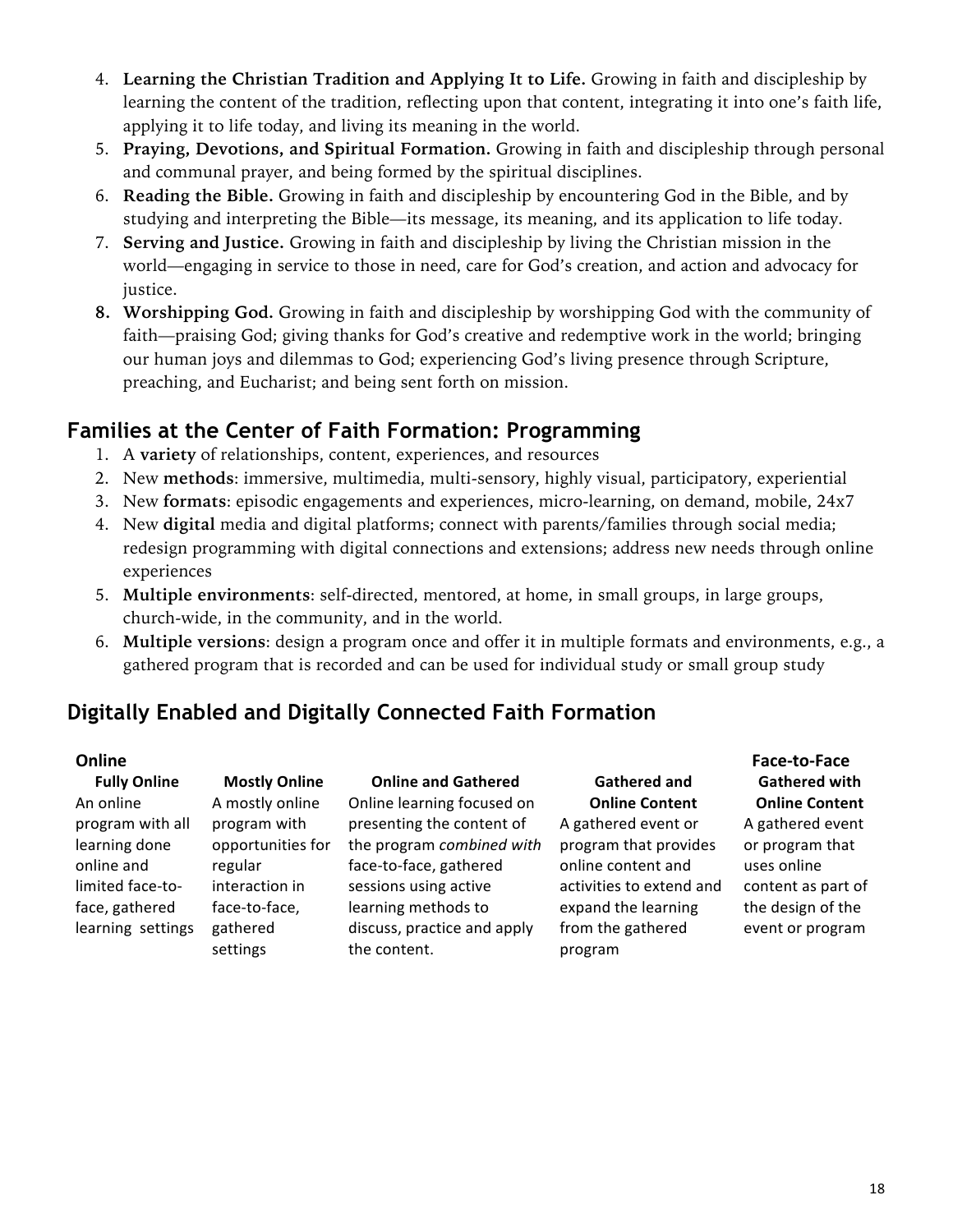# **Designing a Family Faith Formation Network**

(See Chapter 7 in *Families at the Center of Faith Formation*)

### þ **Design a Season of Family Faith Formation Programming**

The most manageable way to program a faith formation network is to develop a three-season approach: January–April, May–August, and September–December. This means launching new programming three times and year and completing updating your website three times a year with the new programming as well as recurring programming..

All of the content does not need to be introduced in the first season of programming. Over the course of a year (three seasons) programming can be added so that the complete plan is finally implemented in the fourth season. Some of the programming will be consistent in every season, while other programming will be specific to a season. Programming from a completed season is archived online (on the website) so that it can be reused in another season or re-introduced a year later.

Here is a guide to developing one season of programming. Develop a first draft of the season and then review all of the programming and make final choices about what to include in the season. Use the form (after the planning steps) to record the information to get a overall view of the season.

- 1. Identify the season: January 1–May 1 or May 1–September 1 or September 1–January 1.
- 2. Add continuing programs to the seasonal plan. Use the seasonal plan template to record the results: list the network content areas and then add the programs to the appropriate month.
- 3. Add intergenerational events and programs to the seasonal plan.
- 4. Add new programming to the seasonal plan. Try to provide new (or current) programs in *different learning environments* and/or one program in multiple learning environments: on your own (selfdirected), with a mentor, at home, in small groups, in large groups, in the congregation, in the community, in the world. Try to implement a program idea with a *blended (digital) faith formation* strategy: gathered program with online content, gathered program and online content, online and gathered in one program, mostly online, and fully online.
- 5. Develop the final version of the seasonal plan. Select the program ideas for each network content area. Some content areas may have too many programs to launch in one season. Select the ones that will be included in this season and save the other program ideas for another season.
- 6. Schedule programming in each network content area. Some of the programming flows through multiple months in a season, such as a weekly Bible study group. Some programs are monthly, while other programs are seasonal—Advent, Christmas, Lent, and Easter—and therefore anchored in one or more months. Still other programming/resources are always available, such as an online course or a video program or Bible study resources.

One way to manage the variety of programming is to focus on one month of major programming in the network content areas. For example the "Learning the Tradition" content area might select one month to schedule its theology enrichment series with four presentations from guest experts and options for small group study and online study using the video recordings. The Bible area might focus its programming in different month, perhaps around a church year season, such as Lent. This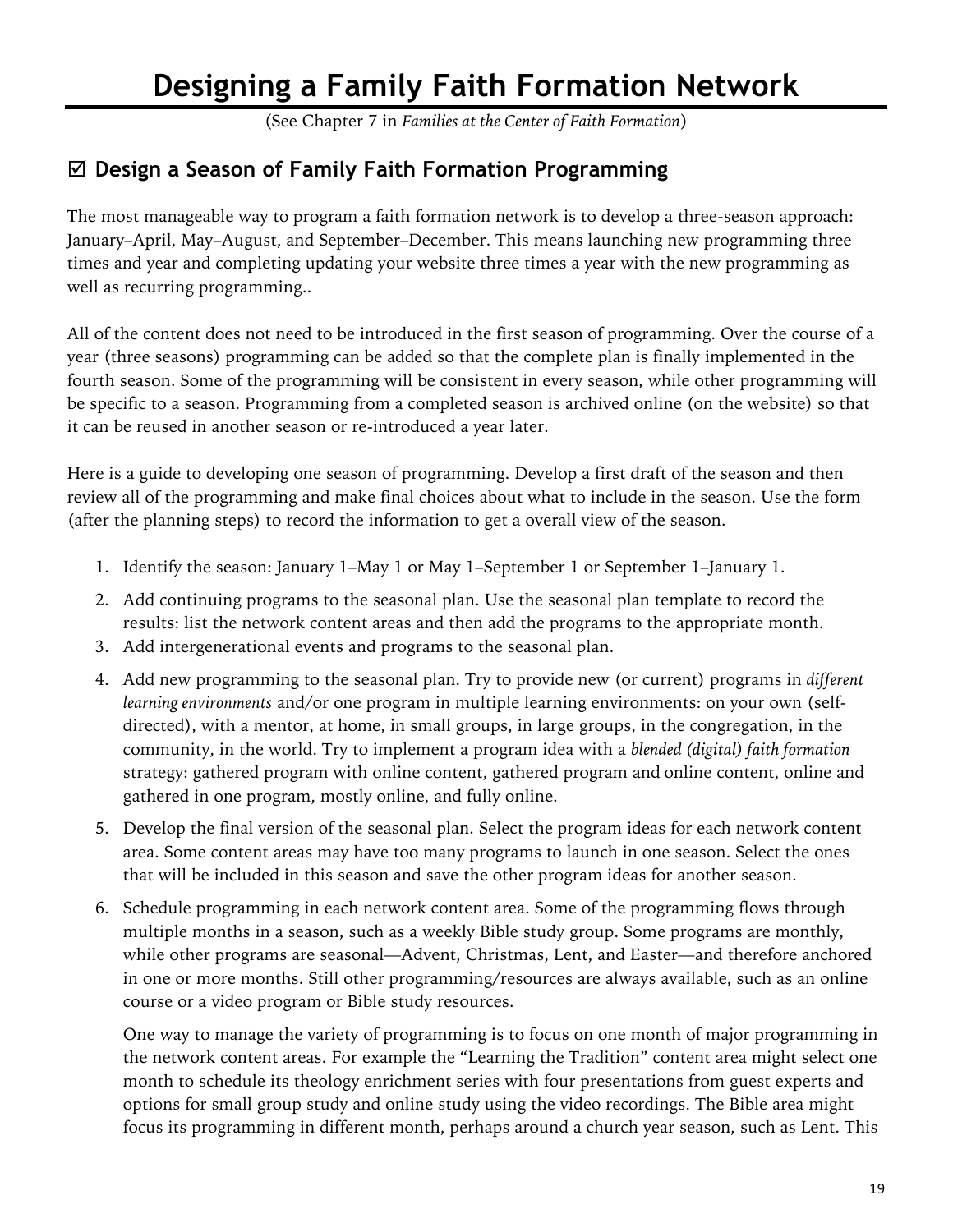approach reduces the overlap among major programming and helps people participate in multiple experiences.

- 7. Develop *faith formation playlists*. This is similar to a music playlist where we curate and gather our favorite songs into our own "albums" for listening. A faith formation playlist curates content around a theme into an integrated learning plan that provides a variety of programming and a vareity ways to learn.
- 8. Develop specific plans for each program (when needed): date or month, programming environment(s), digital strategy(s), resources, leaders, and cost.

| Seasonal Plan        |                     |         |         |         |  |  |
|----------------------|---------------------|---------|---------|---------|--|--|
| Network Content Area | Programming & Dates |         |         |         |  |  |
|                      | Month 1             | Month 2 | Month 3 | Month 4 |  |  |
|                      |                     |         |         |         |  |  |

### þ **Build the Digital Platform for Family Faith Formation**

This digital platform provides the primary way to connect parents and families to the network's offerings and to connect parents and families with each other. A faith formation website provides the platform for publishing and delivering the experiences, content, programs, activities, and resources of the network. A website provides the platform for *seamless* learning across a variety of experiences, resources, locations, times, or settings. The website, together with social media, provides continuity between faith formation in the congregation, at home, in daily life, and online. And it is available to people anytime, anywhere, and any device (computer, tablet, smart phone).

- 1. Choose a domain name (URL) for the family faith formation website. The congregation can either purchase a new domain name for the faith formation website from one of the companies that sell and register domain names or use a free domain name provided by the website builder, e.g., *Weebly* provides hosting and a free website URL with the weebly.com extension, such as http://holytrinityfamilies.weebly.com.
- 2. Select a website template that is mobile-responsive, which means that the website will automatically size itself correctly on a computer, laptop, tablet, or phone. The template should do this automatically.
- 3. Create the primary navigation (main menus) for the website directly from the network content areas. Be sure to select a website template that allows enough room for all of the menu items to be seen. There may be a need to consolidate several content areas of the network to accommodate the website design template. This involves creating submenus (secondary navigation) under the main menu items. In the new mobile-responsive designs it might be better to have a "home page" for each content area, which introduces all of the experiences, programs, activities, and resources for that content area and has buttons or links to individual pages with the content. It is harder to view and select submenus on mobile devices. It's much easier to navigate from a "home page" with links.
- 4. Build each webpage to incorporate all of the programs, activities, and resources for the particular network content area in the seasonal plan. A well-designed site with quality content will increase engagement and create a positive experience for the user—all of which encourages continuous